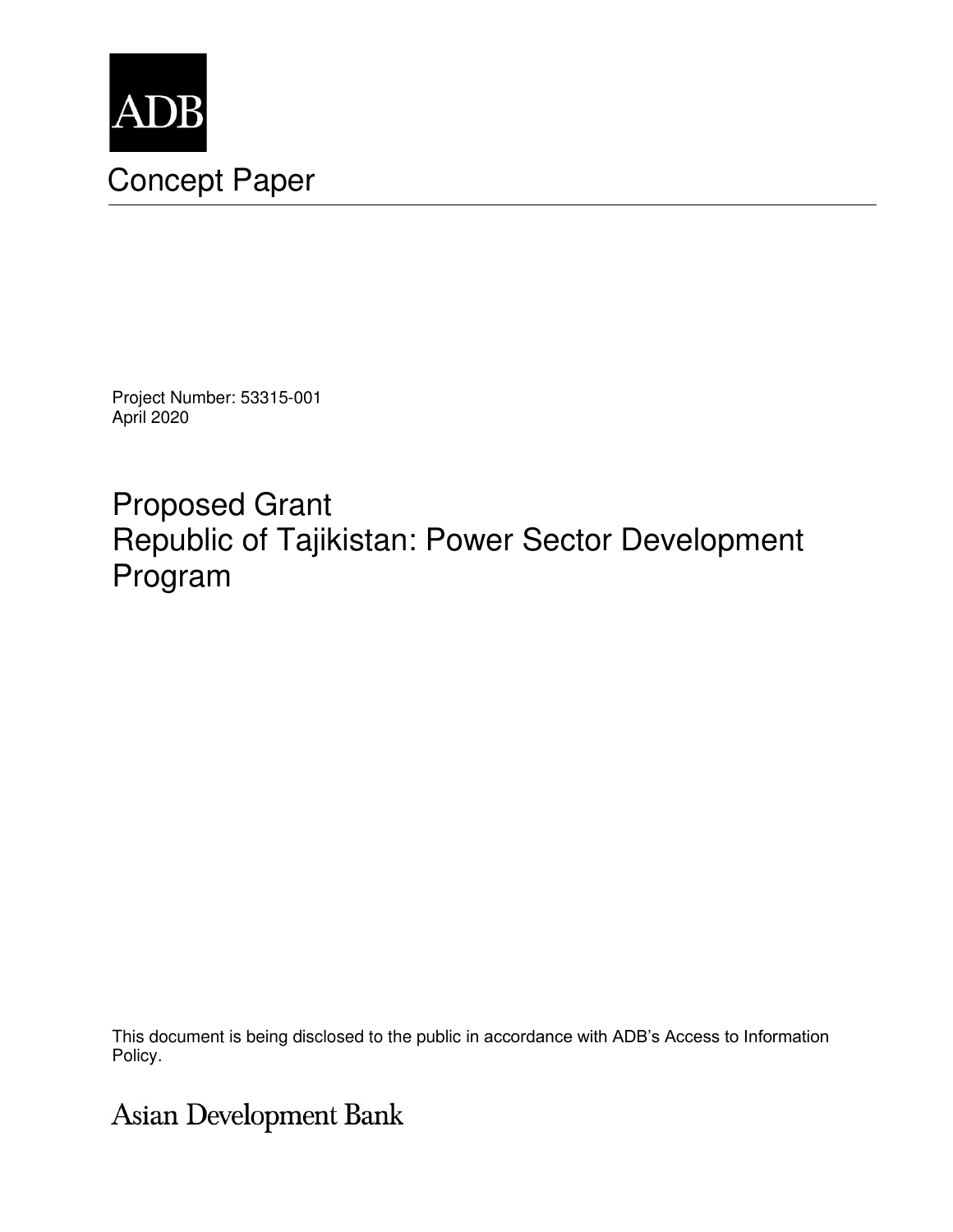# **CURRENCY EQUIVALENTS**

(as of 1 April 2020)

| Currency unit  | $\overline{\phantom{m}}$ | somoni (TJS) |
|----------------|--------------------------|--------------|
| <b>TJS1.00</b> | $=$                      | \$0.0980     |
| \$1.00         | $=$                      | TJS10.2000   |

# **ABBREVIATIONS**

| ADB  | $\qquad \qquad -$        | Asian Development Bank                           |
|------|--------------------------|--------------------------------------------------|
| EBRD | $\overline{\phantom{0}}$ | European Bank for Reconstruction and Development |
| мw   | $\qquad \qquad -$        | megawatt                                         |
| SOPI | $\overline{\phantom{0}}$ | Sector Operational Performance Improvement       |
| TA   | $\overline{\phantom{0}}$ | technical assistance                             |

# **NOTE**

In this report, "\$" refers to United States dollars.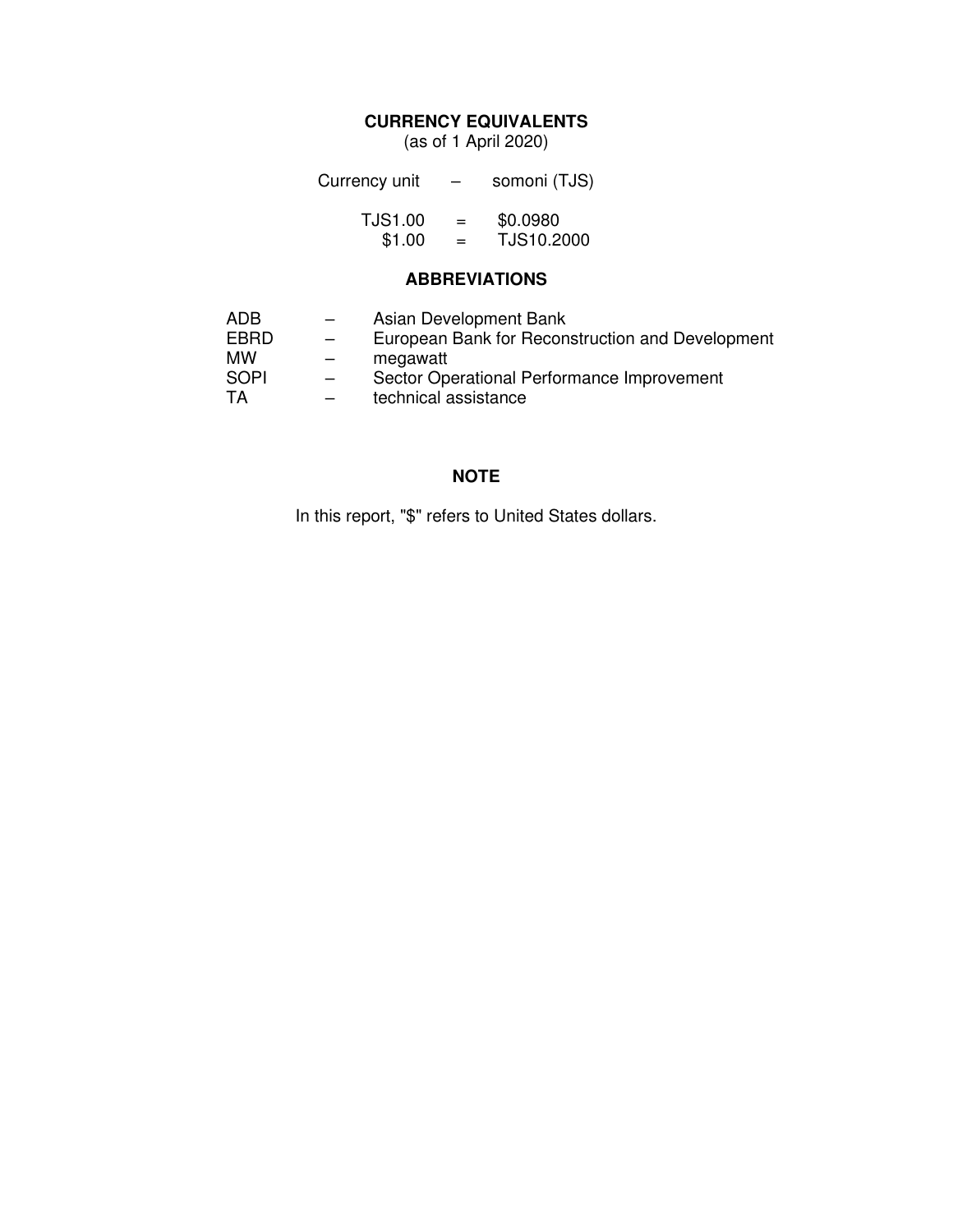| <b>Vice-President</b><br><b>Director General</b> | Shixin Chen, Operations 1<br>Werner E. Liepach, Central and West Asia Regional Department<br>(CWRD)                                                                                                                                                                                                                                                                                                                                                                                                                                                                                                                                                                                                                                                                                                                                                                                                                                                                                                                                                  |
|--------------------------------------------------|------------------------------------------------------------------------------------------------------------------------------------------------------------------------------------------------------------------------------------------------------------------------------------------------------------------------------------------------------------------------------------------------------------------------------------------------------------------------------------------------------------------------------------------------------------------------------------------------------------------------------------------------------------------------------------------------------------------------------------------------------------------------------------------------------------------------------------------------------------------------------------------------------------------------------------------------------------------------------------------------------------------------------------------------------|
| <b>Director</b>                                  | Ashok Bhargava, Energy Division (CWEN), CWRD                                                                                                                                                                                                                                                                                                                                                                                                                                                                                                                                                                                                                                                                                                                                                                                                                                                                                                                                                                                                         |
| <b>Team leader</b><br><b>Team members</b>        | Yuki Inoue, Finance Specialist (Energy), CWEN, CWRD<br>Pierre Bailet, Principal Counsel, Office of the General Counsel<br>(OGC)<br>Mary Rose Favis, Senior Project Officer, CWEN, CWRD<br>Nana Gurgenidze, Energy Specialist, CWEN, CWRD<br>Mufara Hamidova, Operations Assistant, Tajikistan Resident<br>Mission (TJRM), CWRD<br>Shukhrat Khojaev, Project Officer, TJRM, CWRD<br>Olivier Leonard, Senior Procurement Specialist, Procurement,<br>Portfolio and Financial Management Department<br>Levan Mtchedlishvili, Principal Energy Specialist, CWEN, CWRD<br>Maria Kenneth Pinili, Operations Assistant, CWEN, CWRD<br>Sona Poghosyan, Social Development Specialist (Safeguards),<br>Portfolio, Results, Safeguards and Gender Unit (CWOD-PSG),<br><b>CWRD</b><br>Mary Alice Rosero, Social Development Specialist (Gender and<br>Development), CWOD-PSG, CWRD<br>Syed Asim Ali Sabzwari, Environment Specialist, CWOD-PSG,<br><b>CWRD</b><br>Collette You-Jung Shin, Counsel, OGC<br>Shavkat Vosiev, Associate Project Analyst, TJRM, CWRD |
| Peer reviewer                                    | David Elzinga, Senior Energy Specialist, Energy Sector Group,<br>Sustainable Development and Climate Change Department                                                                                                                                                                                                                                                                                                                                                                                                                                                                                                                                                                                                                                                                                                                                                                                                                                                                                                                               |

In preparing any country program or strategy, financing any project, or by making any designation of or reference to a particular territory or geographic area in this document, the Asian Development Bank does not intend to make any judgments as to the legal or other status of any territory or area.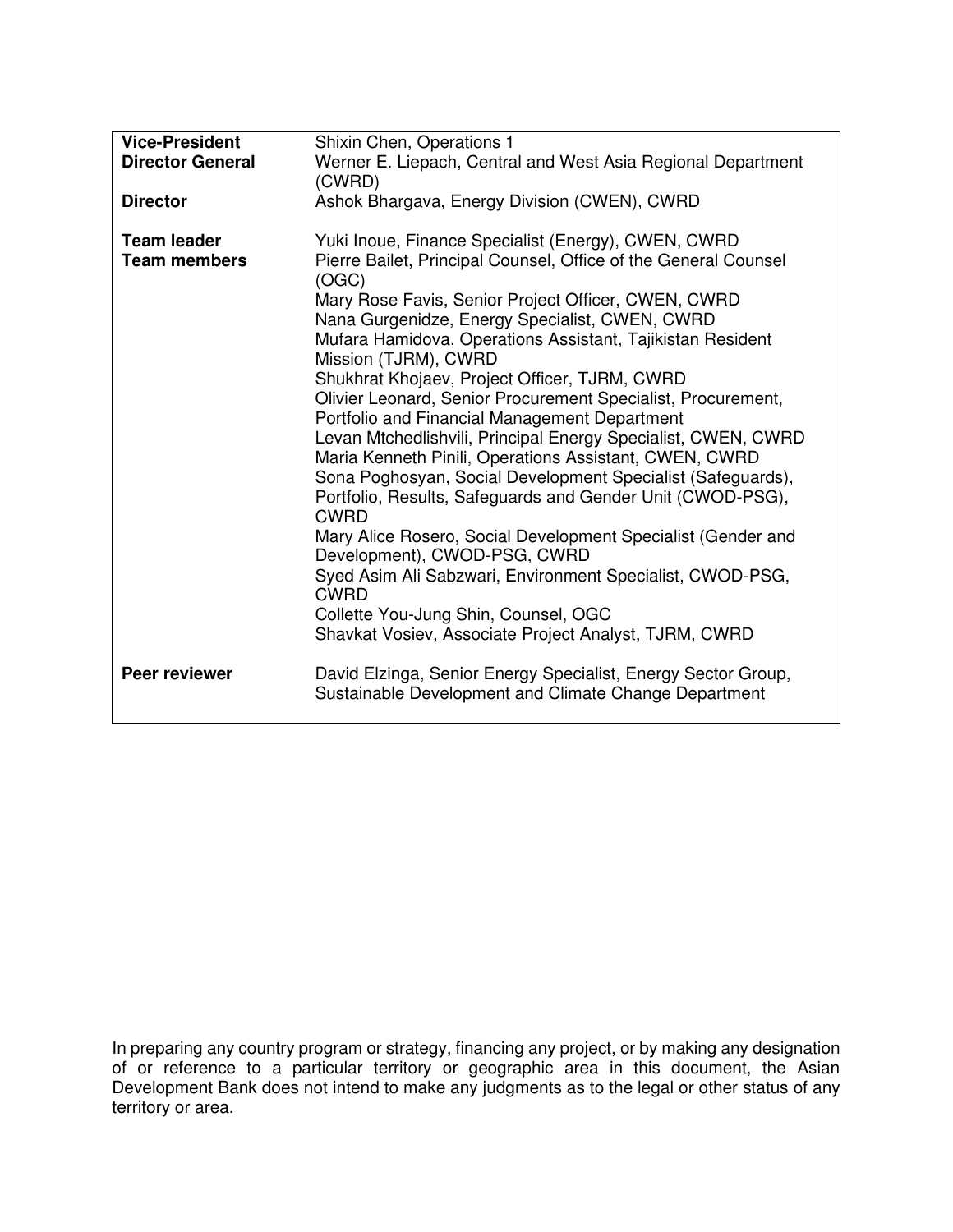# **CONTENTS**

# PROGRAM AT A GLANCE

| I.  | <b>THE PROPOSAL</b>                                                                                                                                                                                                                    |                                        |
|-----|----------------------------------------------------------------------------------------------------------------------------------------------------------------------------------------------------------------------------------------|----------------------------------------|
| П.  | PROGRAM AND RATIONALE                                                                                                                                                                                                                  |                                        |
|     | <b>Background and Development Constraints</b><br>А.<br>В.<br>Policy Reform and ADB's Value Addition<br>C.<br>Impacts of the Reform<br>D.<br>Development Financing Needs and Budget Support<br>Ε.<br><b>Implementation Arrangements</b> | 3<br>4<br>5<br>5                       |
| Ш.  | DUE DILIGENCE REQUIRED                                                                                                                                                                                                                 | 6                                      |
| IV. | PROCESSING PLAN                                                                                                                                                                                                                        | 6                                      |
|     | <b>Risk Categorization</b><br>А.<br>В.<br><b>Project Procurement Classification</b><br>C.<br>Scope of Due Diligence and Resource Requirements<br>D.<br><b>Processing Schedule</b>                                                      | 6<br>$\,6$<br>$\,6$<br>$6\phantom{1}6$ |
| V.  | <b>KEY ISSUES</b>                                                                                                                                                                                                                      | 6                                      |
|     | <b>APPENDIXES</b>                                                                                                                                                                                                                      |                                        |
| 1.  | Design and Monitoring Framework                                                                                                                                                                                                        | 7                                      |
| 2.  | <b>Problem Tree</b><br>10                                                                                                                                                                                                              |                                        |
| 3.  | <b>Technical Assistance Facility Utilization Update</b>                                                                                                                                                                                |                                        |
| 4.  | <b>Project Procurement Classification</b>                                                                                                                                                                                              | 13                                     |
|     |                                                                                                                                                                                                                                        |                                        |

5. List of Linked Documents 14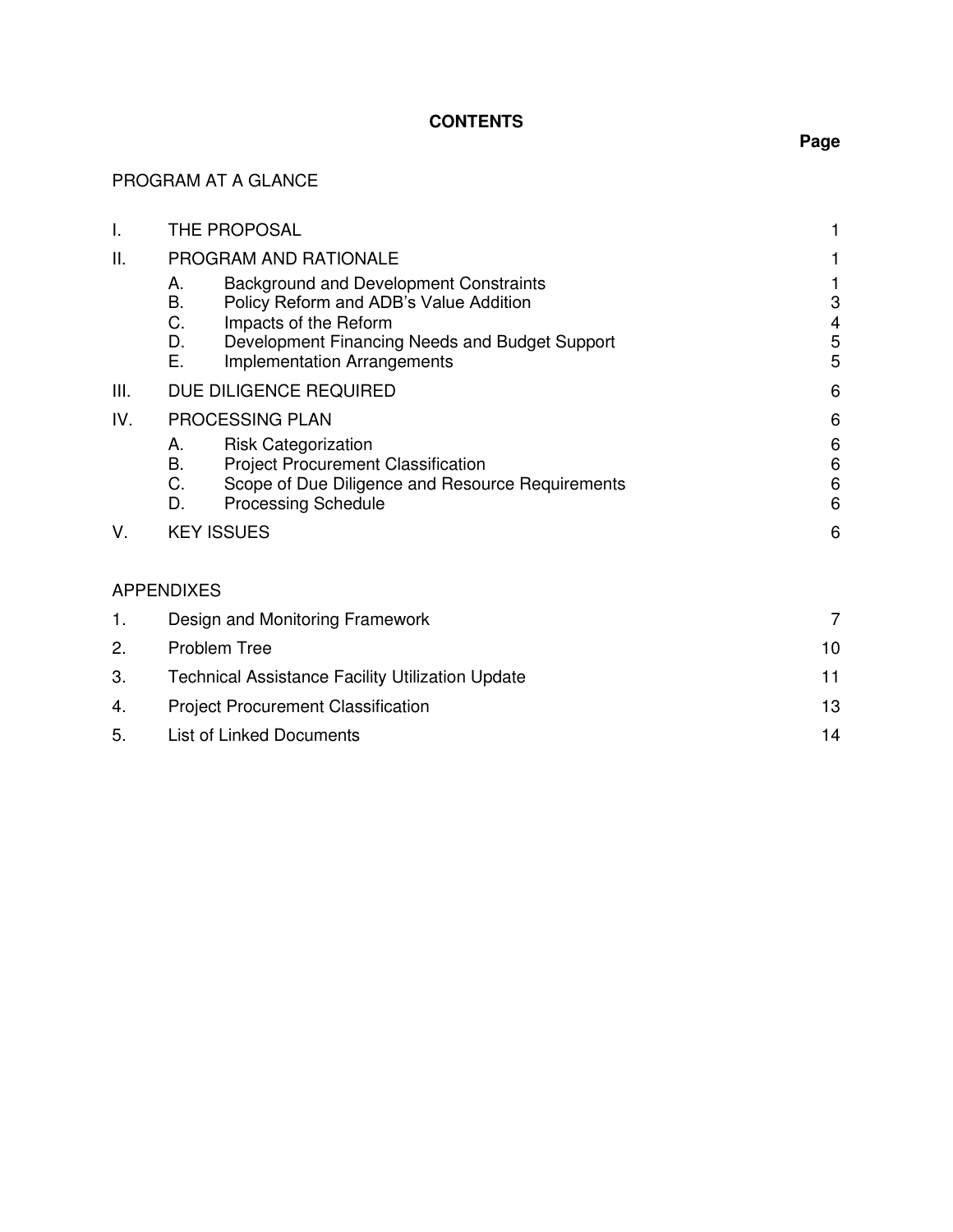# **PROGRAM AT A GLANCE**

|   | 1. Basic Data                                          |                                                                          |         |                                        | Project Number: 53315-001         |        |
|---|--------------------------------------------------------|--------------------------------------------------------------------------|---------|----------------------------------------|-----------------------------------|--------|
|   | <b>Project Name</b>                                    | Power Sector Development Program                                         |         | <b>Department/Division</b>             | <b>CWRD/CWEN</b>                  |        |
|   | Country                                                | Tajikistan                                                               |         | <b>Executing Agency</b>                | Ministry of Energy and            |        |
|   | <b>Borrower</b>                                        | Republic of Tajikistan                                                   |         |                                        | Water Resources.                  |        |
|   | <b>Country Economic Indicators</b>                     | https://www.adb.org/Documents/LinkedD<br>ocs/?id=53315-001-CEI           |         |                                        | Ministry of Finance               |        |
|   | <b>Portfolio at a Glance</b>                           | https://www.adb.org/Documents/LinkedD<br>ocs/?id=53315-001-PortAtaGlance |         |                                        |                                   |        |
|   | 2. Sector                                              | Subsector(s)                                                             |         |                                        | <b>ADB Financing (\$ million)</b> |        |
|   | $\sqrt{\phantom{a}}$ Energy                            | Electricity transmission and distribution                                |         |                                        |                                   | 85.00  |
|   |                                                        | Energy sector development and institutional reform                       |         |                                        |                                   | 20.00  |
|   |                                                        |                                                                          |         |                                        |                                   |        |
|   |                                                        |                                                                          |         | Total                                  |                                   | 105.00 |
|   | 3. Operational Priorities                              |                                                                          |         | <b>Climate Change Information</b>      |                                   |        |
| ◢ | Addressing remaining poverty and reducing inequalities |                                                                          |         | Climate Change impact on the           |                                   | Low    |
| ◢ | Accelerating progress in gender equality               |                                                                          | Project |                                        |                                   |        |
| ◢ |                                                        | Tackling climate change, building climate and disaster resilience, and   |         |                                        |                                   |        |
|   | enhancing environmental sustainability                 |                                                                          |         |                                        |                                   |        |
| ◢ | Strengthening governance and institutional capacity    |                                                                          |         |                                        |                                   |        |
|   | Fostering regional cooperation and integration         |                                                                          |         |                                        |                                   |        |
|   | <b>Sustainable Development Goals</b>                   |                                                                          |         | <b>Gender Equity and Mainstreaming</b> |                                   |        |
|   | SDG 1.4                                                |                                                                          |         | Effective gender mainstreaming (EGM)   |                                   | ℐ      |
|   | SDG 5.1, 5.5, 5.b                                      |                                                                          |         |                                        |                                   |        |
|   | SDG 7.1, 7.3                                           |                                                                          |         | <b>Poverty Targeting</b>               |                                   |        |
|   | SDG 9.1                                                |                                                                          |         | General Intervention on Poverty        |                                   | ∕      |
|   | SDG 10.2                                               |                                                                          |         |                                        |                                   |        |
|   | SDG 12.2, 12.6, 12.7                                   |                                                                          |         |                                        |                                   |        |
|   | 4. Risk Categorization:                                | Complex                                                                  |         |                                        |                                   |        |
|   | 5. Safeguard Categorization                            | Environment: B Involuntary Resettlement: C Indigenous Peoples: C         |         |                                        |                                   |        |
|   | 6. Financing                                           |                                                                          |         |                                        |                                   |        |
|   | <b>Modality and Sources</b>                            |                                                                          |         | Amount (\$ million)                    |                                   |        |
|   | <b>ADB</b>                                             |                                                                          |         |                                        |                                   | 105.00 |
|   |                                                        | Sovereign SDP - Program grant: Asian Development Fund                    |         |                                        |                                   | 20.00  |
|   |                                                        | Sovereign SDP - Project grant: Asian Development Fund                    |         |                                        |                                   | 85.00  |
|   | Cofinancing                                            |                                                                          |         |                                        |                                   | 25.00  |
|   |                                                        | European Bank for Reconstruction and Development - Project Ioan (Partial |         |                                        |                                   | 25.00  |
|   | ADB Administration)                                    |                                                                          |         |                                        |                                   |        |
|   | Counterpart                                            |                                                                          |         |                                        |                                   | 10.00  |
|   | Government                                             |                                                                          |         |                                        |                                   | 10.00  |
|   | <b>Total</b>                                           |                                                                          |         |                                        |                                   | 140.00 |
|   | Currency of ADB Financing: US Dollar                   |                                                                          |         |                                        |                                   |        |
|   |                                                        |                                                                          |         |                                        |                                   |        |
|   |                                                        |                                                                          |         |                                        |                                   |        |
|   |                                                        |                                                                          |         |                                        |                                   |        |
|   |                                                        |                                                                          |         |                                        |                                   |        |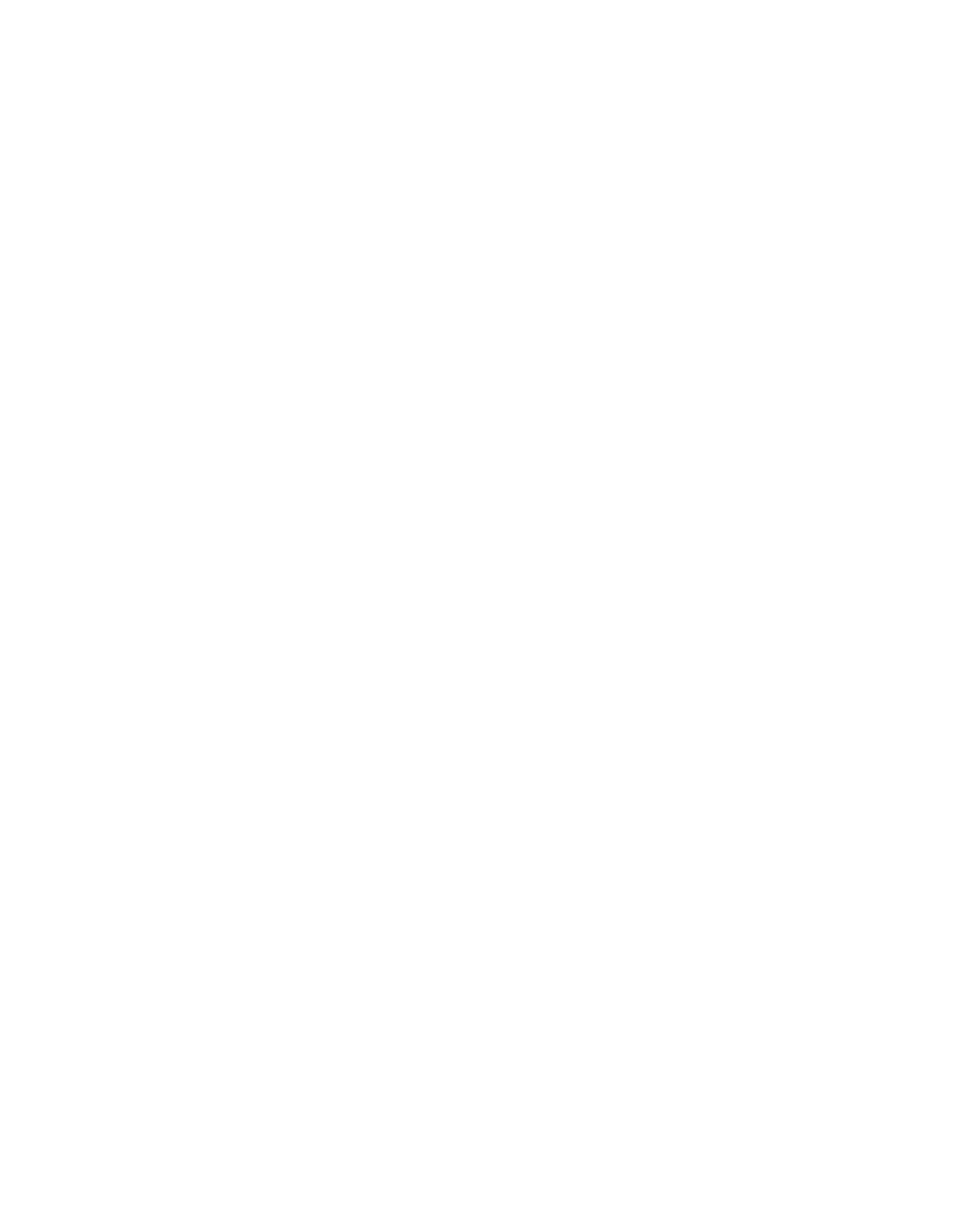# **I. THE PROPOSAL**

1. The proposed Power Sector Development Program will accelerate the implementation of ongoing reforms and restore the financial sustainability of the power subsector in Tajikistan. The Asian Development Bank (ADB) has supported Tajikistan power subsector reforms through the ongoing Sector Operation Performance Improvements (SOPI) program since 2011,<sup>1</sup> which has built the basis for the proposed fundamental reform program that includes unbundling the vertically integrated power utility company, restructuring the utility's excessive liabilities, establishing a regulator, adopting a tariff methodology, and establishing a new centralized cash control system among unbundled entities. As a part of reforms and institutional capacity building, a newly established power distribution company will be operated under a 5-year management contract. Investments in the retail advanced metering system in Dushanbe and six other cities will also fill the key deficiencies in the subsector's power loss accounting and bill collection systems. The program is included in the country operations business plan,  $2020-2022$ .<sup>2</sup> A separately approved transaction technical assistance (TA) facility will be used to finalize due diligence.<sup>3</sup>

2. The financial crisis in the Tajik power subsector is profound and recovery entails actions simultaneously addressing sector governance, debts, tariffs and management. All of these will lead to improvements in financial management, but the impact will be limited without resolving accountability problem in the sector. Accuracy in sales, timely collections, management of receivables, reduction of losses can only be achieved through investments in adequate metering and billing systems. Therefore, a sector development program is chosen to tackle both the structural reforms and investment challenges in a synchronized manner. The subsector's sustainability and competitiveness are also vital in reviving regional integration, and the management contract will promote public–private partnerships and future private sector participation. The program will be designed to align with ADB's operational priorities 1 (address poverty and inequality), 2 (accelerate gender equality), 3 (tackle climate, disasters, environment), 6 (strengthen governance, institutions), and 7 (foster regional cooperation, integration).<sup>4</sup>

# **II. PROGRAM AND RATIONALE**

# **A. Background and Development Constraints**

3. **Power subsector's debt crisis.** Joint Stock Holding Company Barqi Tojik has run Tajikistan's power subsector since 1999. In 2019, it had 5,713 megawatts (MW) of installed generation capacity,<sup>5</sup> 4,998 MW of which was hydro and 715 MW thermal. Tajikistan's electricity system was part of the Central Asian Power System (CAPS), a regional network connecting Kazakhstan, the Kyrgyz Republic, Tajikistan, Turkmenistan, and Uzbekistan. In 2009, after a regional blackout, the Tajik system was disconnected from CAPS. Forced to run independently despite its dependence on the regional connections, Barqi Tojik urgently needed to invest in its infrastructure, especially in generation and transmission. Grants and loans from development partners such as ADB, the European Bank for Reconstruction and Development (EBRD), the World Bank, and bilateral official agencies were mobilized to support this effort. By 2018, Barqi

<sup>1</sup> ADB. 2011. *Report and Recommendation of the President to the Board of Directors: Proposed Grant to the Republic of Tajikistan for the Regional Power Transmission Project*. Manila.

<sup>2</sup> The program is included as the Power Sector Development Project in ADB. 2019. *Country Operations Business Plan: Republic of Tajikistan, 2020–2022.* Manila. An initial draft of the design and monitoring framework is in Appendix 1.

<sup>3</sup> ADB. 2019. *Preparing Sustainable Energy Projects in Central Asia*. Manila.

<sup>4</sup> ADB. 2018. *Strategy 2030: Achieving a Prosperous, Inclusive, Resilient, and Sustainable Asia and the Pacific*. Manila.

<sup>&</sup>lt;sup>5</sup> This figure excludes the 800 MW capacity installed at Rogun, which do not yet operate at full capacity.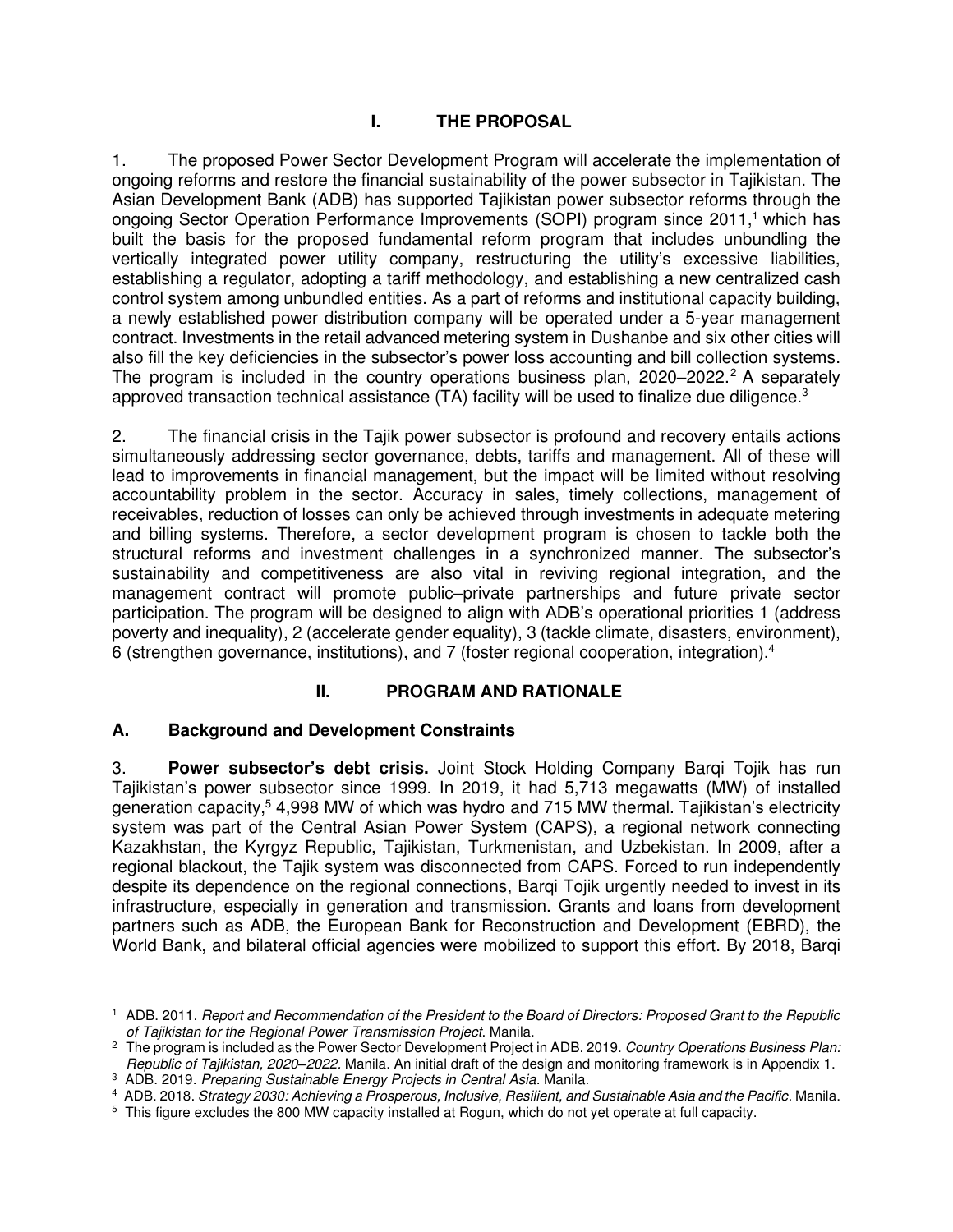Tojik had built a unified national grid with an international standard supervisory control and data acquisition system and overcame its winter power shortage with increased generation capacity.

4. The rapid investments, however, led to a sharp increase in Barqi Tojik's liabilities as the government on-lent all grants and loans from development partners with a premium. Faced with a serious cash shortage, Barqi Tojik also kept incurring liabilities as payables to independent power producers and from commercial borrowing. Most of these liabilities are denominated in dollars. The depreciation of the somoni by about 46% between 2014 and 2018 increased the impact of these liabilities and associated interest payments on Barqi Tojik.

5. Furthermore, Tajikistan's economy has suffered from increasing public debt. It has been categorized as being at high risk of debt distress by the International Monetary Fund since 2017,<sup>6</sup> and ADB has only been able to provide limited grant support. Tajikistan is dependent on volatile remittance income, mainly from migrant workers in Russia. Economic vulnerabilities are exacerbated by close correlation with the Russian business cycle, a poor business climate, weak fiscal management, low savings, poor domestic employment prospects.<sup>7</sup> To ensure the population's access to electricity in the challenging economic environment, the government has kept power prices low with limited increases (para. 6). Yet the government lacks resources to fill the gap between cost and end-user prices, borne by Barqi Tojik. The combination of constrained revenues and mounting liabilities has led to Barqi Tojik's negative equity status since 2016.

6. **Weak regulations and inadequate tariffs.** In response to the financial issues of Barqi Tojik, the government increased end-user electricity tariffs by 15% on average each year during 2014–2019. However, Tajikistan's electricity tariffs are still some of the lowest in the world and do not cover the cost. Further, without a sector regulator or a tariff methodology, Barqi Tojik has not been required or incentivized to reveal the true cost of electricity supply. For example, its system losses are only indicative and not based on measured data. These factors have resulted in large losses with unidentified sources for the government and Barqi Tojik.

7. **Structural corporate governance issues.** As a 100% government-owned company, the chairpersons of Barqi Tojik have been appointed from government-affiliated personnel. Previous government action of changing Barqi Tojik's chairpersons have not improved its corporate governance or performance. In implementing a government decree on Barqi Tojik reforms in 2011, the government established two supervisory boards for Barqi Tojik: the budget management supervisory board, led by the prime minister, which approves Barqi Tojik's monthly budgets; and the reform supervisory board, led by the first deputy prime minister, which oversees the unbundling process. While some progress has been made, Barqi Tojik needs to have an adequate management structure of its own to achieve financial sustainability. Despite extensive consulting support from development partners, no significant improvements have been achieved to date.

8. **Inadequate metering system.** Precisely tracking the flow of electricity is key to performance monitoring, and it requires proper metering both at the wholesale and retail levels. Barqi Tojik and feasibility study consultants estimated system loss to be 22% and the collection rate to be 86% in 2017. However, in most parts of Tajikistan, the customer database is incomplete, the number of meters is insufficient, and meters are manually read, all of which make such estimates unreliable. At the wholesale level, ADB is providing support to install a metering system

<sup>6</sup> International Monetary Fund. 2019. *[List of LIC DSAs for PRGT-Eligible Countries](https://www.imf.org/external/Pubs/ft/dsa/DSAlist.pdf)*. Washington, DC.

<sup>&</sup>lt;sup>7</sup> In 2018 the government of Tajikistan initiated discussions with the IMF on potential financing program. As a result of several Article IV consultation missions, the government started to readjust its monetary and fiscal policies alongside with IMF recommendations. The proposed SDP is being prepared with support from the IMF.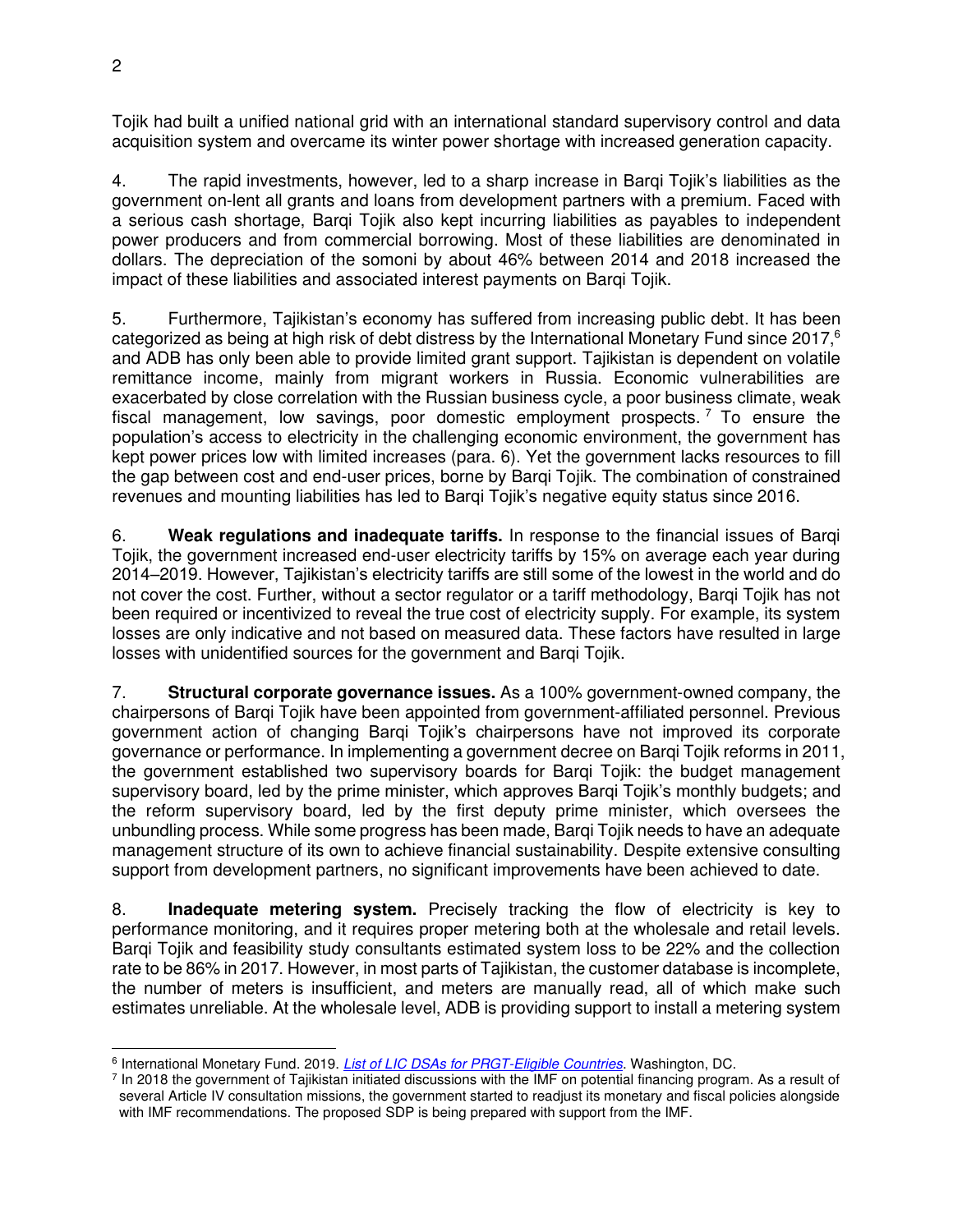by 2021.<sup>8</sup> At the retail level, Bargi Tojik installed an advanced metering system in Khujang, the second largest city by population, with EBRD financing, and improved collection to 100% in 2018 from 80% in 2015. The government plans to roll out advanced retail metering to the whole country, but progress has been constrained by the challenging financial position of Barqi Tojik.

# **B. Policy Reform and ADB's Value Addition**

9. The government's efforts to restore financial sustainability of the power subsector included 15% annual tariff increases during 2014–2019, revival of exports to Uzbekistan in 2018,<sup>9</sup> and investments in metering and billing systems in the city of Khujang. While these have had positive impacts, Barqi Tojik's financial condition continued to deteriorate, calling for more fundamental and comprehensive reforms. The government requested ADB, the EBRD, and the World Bank to support such reform actions, and developed a joint reform program based on the accumulated analyses and policy engagements since 2011, mainly through SOPI. Combined with essential metering investments, the ADB reform program focuses on five output areas (paras. 10–15), of which outputs 1 and 2 are the policy component and outputs 3–5 are the investment project.

10. **Output 1: Financial stability of power utilities improved.** As of 2018, Barqi Tojik had total loans of about TJS17 billion (\$1.7 billion), of which TJS12 billion (\$1.3 billion) originates in development partner loans and grants. In the past, the government onlent all ADB grants to Barqi Tojik with a 5% premium. They account for about 16% of total loans but will be gradually converted into Barqi Tojik's equity (the total amount for the program will be determined through due diligence). The onlending arrangement was acceptable for past projects because Barqi Tojik is a revenue-generating entity, but the current financial challenges call for government support. Barqi Tojik has also negotiated with the largest commercial creditor to restructure its debt with a lower interest rate. Reducing dollar-denominated liabilities will consequently decrease Barqi Tojik's foreign exchange exposure. As Barqi Tojik finalizes the distribution of assets and liabilities into three new companies, this reduction will benefit the new companies. Further, the existing liabilities will be concentrated in the generation company and the new transmission and distribution companies will have opening balance sheets without excessive debts.

11. **Output 2: Power subsector governance structure strengthened.** In April and June 2019, the government issued two decrees to separate the generation, transmission, and distribution segments of Barqi Tojik into three legal entities and to approve their new charters respectively. The legal separation is targeted for completion by April 2020, but the individual companies have started their separate functions. Unbundled operations will eventually lead to clearer responsibilities for sector losses and inefficiencies among the three companies.

12. The government is further increasing this transparency by implementing a new decree of October 2019 to adopt a new cost-based tariff methodology and establish a sector regulator. The new tariff methodology requires each company to disclose its cost data for notional tariff determination by the regulator. The increased transparency will act as an incentive for the new companies to improve operational efficiency. However, end-user tariffs will continue to be set by the government. As the government will not be able to increase end-user tariffs drastically, the gap between end-user tariffs and real cost (notional tariff) will remain for at least several years. Until cost recovery in end-user tariffs is achieved, the new companies will continue recording

<sup>8</sup> ADB. 2015. *Report and Recommendation of the President to the Board of Directors: Proposed Grant to the Republic of Tajikistan for the Wholesale Metering Project*. Manila.

<sup>9</sup> ADB provided a \$35 million grant in 2018 to resolve the technical constraints. ADB. 2018. *[Report and](https://www.adb.org/projects/documents/taj-52122-001-rrp)  [Recommendation of the President to the Board of Directors: Proposed Grant to the Republic of Tajikistan for the](https://www.adb.org/projects/documents/taj-52122-001-rrp)  [Reconnection to the Central Asian Power System Project.](https://www.adb.org/projects/documents/taj-52122-001-rrp)* Manila.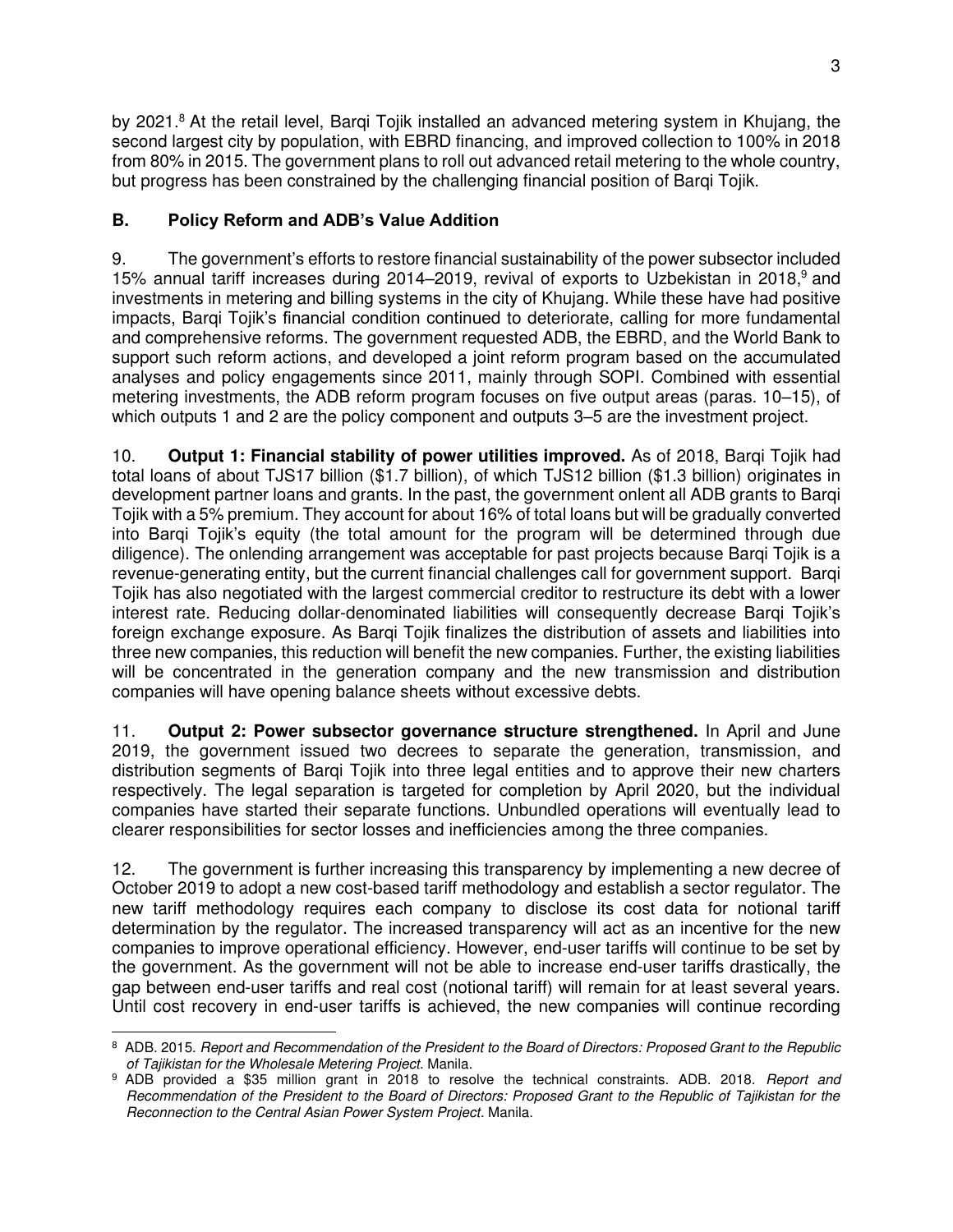losses and have cash constraints.<sup>10</sup> The government will, therefore, establish an escrow account to collect all sector revenues and distribute them to the three new companies according to a predetermined formula to ensure they have enough cash for operations and avoid having the distribution company (the gateway of sector revenues) use up all financial resources.

13. **Output 3: Sustainable corporate management introduced in the new distribution company.** The new distribution company will recruit a management contractor: an internationally reputable company with power utility operation experience that will place five professional managers in the company to operate the company (unlike the advisory roles of consultants in the past). They will be provided with incentives through bonuses linked to improved operational indicators. This will be one of the first public–private partnership cases in the sector and will be key to ensuring sustainability of the reforms and new metering investment.

14. **Output 4: Retail billing and collection system modernized.** The program will finance advanced retail electricity metering investment in seven cities (Buston, Dangara, Dushanbe, Isfara, Istravshan, Konibodom and Panjekent), which were selected based on the urgency of collection improvements and cover about 21% of the customer base. Dushanbe accounts for more than 30% of the country's demand, making improved collection there a top priority.

15. **Output 5: Female participation in power subsector activities increased.** The comprehensive reforms present an unprecedented opportunity for improving gender development in the subsector. Actions such as gender targets for management positions, educational opportunities are among the actions to be further developed for the program through due diligence and will be supported by an additional technical assistance grant.

16. **ADB's value addition.** ADB has worked extensively with the government on energy sector development for more than a decade. Consultants from the SOPI program have supported its reform activities since 2011 and prepared most of the regulation drafts for policy actions and metering investment feasibility studies. The government used the SOPI platform for development partner coordination, which led to the development of the joint power sector reform program. The proposed program will support the upfront policy actions, while the World Bank's program-forresult grant will support and provide incentives for continued implementation of the policy actions (footnote 9). Cofinancing will be used for metering investment and enable the government to complete the work in all seven cities covered by the ADB-funded feasibility study. The improved competitiveness of Barqi Tojik is also key to it becoming a regional power export hub.

# **C. Impacts of the Reform**

17. The outcome of the reform is improved financial sustainability of the power subsector. The program impact will be aligned with the country's overarching development objective of sustainable access to energy resources.

18. With successful implementation, the program targets a nationwide collection rate of 90% by 2023 against 85% in 2017. The distribution company's net profit is also expected to improve and the commercial liabilities of the power subsector significantly reduced from the 2018 baseline of \$180 million. Final baseline and target figures will be determined during due diligence.

<sup>&</sup>lt;sup>10</sup> The weighted average end-user tariff in 2018 was about TJS0.16 per kilowatt-hour against the estimated costrecovery level of TJS0.39/kilowatt-hour. Source: World Bank. 2020. *Program Appraisal Document on a Proposed Grant to the Republic of Tajikistan for a Power Utility Financial Recovery Program for Results*. Washington, DC.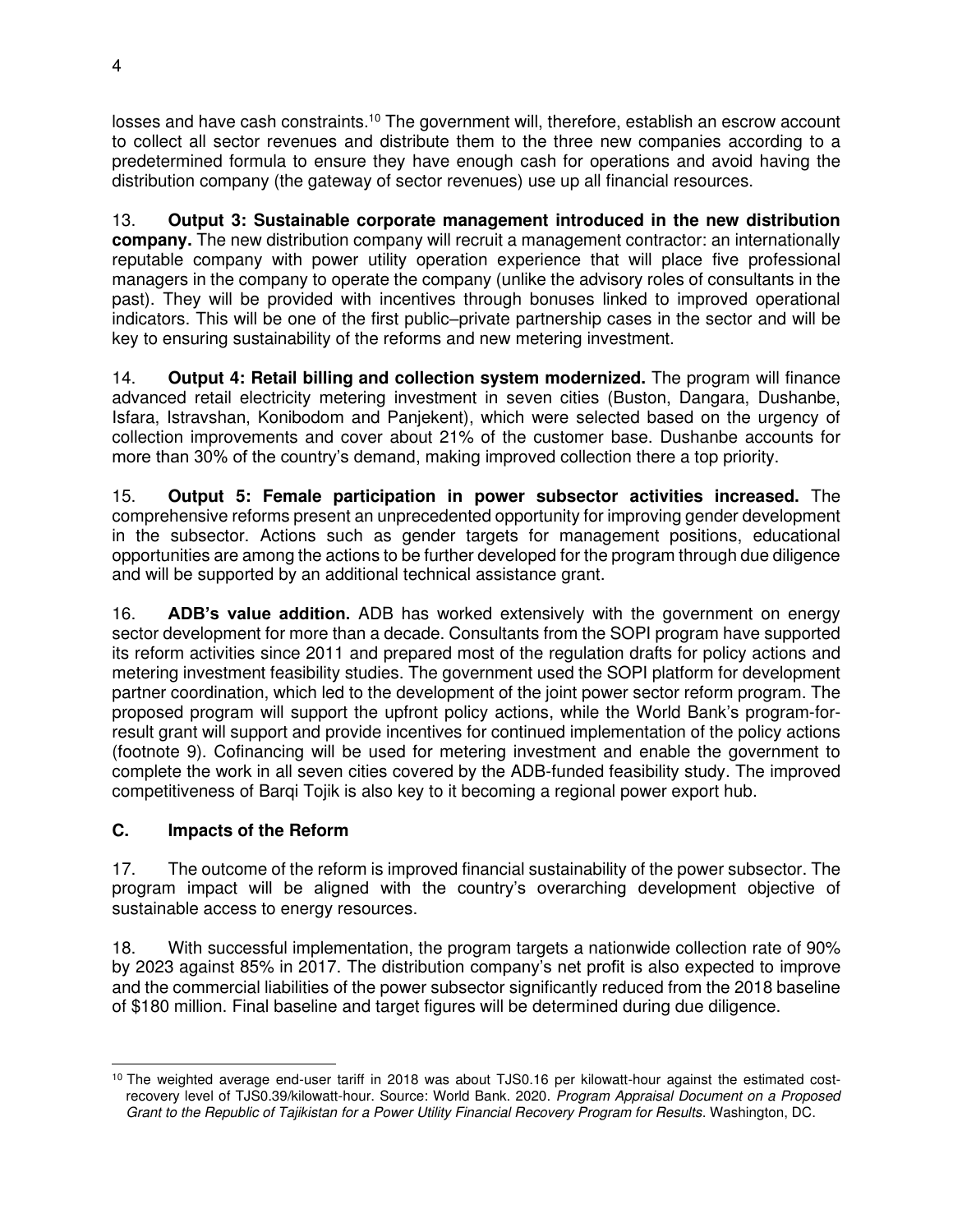#### **D. Development Financing Needs and Budget Support**

19. The fiscal deficit of Tajikistan reached 4.8% of GDP in 2018, higher than approved in the fiscal strategy for 2017–2020, and is expected to reach  $3.8\%$  (\$346 million) in 2020.<sup>11</sup> The proposed program will provide \$105 million from ADB's Special Funds resources (Table 1), \$20 million of which will be allocated to the policy-based component. The remaining funds will be used to recruit a management contractor (\$15 million) and to install an advanced metering system (\$70 million). The EBRD plans to cofinance \$25 million for metering. The policy-based component is based on Tajikistan's development financing needs to support the government's growing financing requirements and fiscal shortfalls, and considered in close coordination with the International Monetary Fund. Climate financing will be calculated during due diligence.

#### **Table 1: Indicative Financing Plan**

| <b>Source</b>                                           | Amount<br>$$$ million) | <b>Share of Total</b><br>(%) |
|---------------------------------------------------------|------------------------|------------------------------|
| Asian Development Bank                                  |                        |                              |
| Special Funds resources (Asian Development Fund grant)  |                        |                              |
| Policy-based grant                                      | 20.0                   | 14.3                         |
| Project grant                                           | 85.0                   | 60.7                         |
| European Bank for Reconstruction and Development (Ioan) | 25.0                   | 17.9                         |
| Government (project component)                          | 10.0                   | 7.1 <sup>a</sup>             |
| Total                                                   | 140.0                  | 100.0                        |

Source: Asian Development Bank.

<sup>a</sup> The share of the government contribution under the project component is 8.3%.

#### **E. Implementation Arrangements**

20. The Ministry of Finance and the Ministry of Energy and Water Resources will be the executing agencies, with the latter being the lead. Barqi Tojik or the new distribution company after unbundling will be the implementing agency (Table 2). For the project component, the project management unit will be the implementation unit, and the distribution company will own the assets.

| <b>Aspects</b>                    | <b>Arrangements</b>                                              |
|-----------------------------------|------------------------------------------------------------------|
| Indicative implementation period  | January 2019–May 2020 (policy component)                         |
|                                   | September 2020-June 2023 (project components)                    |
| Indicative completion date        | June 2023                                                        |
| Management                        |                                                                  |
| Executing agency<br>(i)           | Ministry of Finance (policy component)                           |
|                                   | Ministry of Energy and Water Resources (all components)          |
| Key implementing agencies<br>(ii) | Barqi Tojik or new distribution company, project management unit |

#### **Table 2: Indicative Implementation Arrangements**

Source: Asian Development Bank.

21. The project will follow ADB's Procurement Policy and Procurement Regulations (2017, as amended from time to time), with advance contracting and invitation for bids before Board consideration.<sup>12</sup> Given that Barqi Tojik's system is relatively small (1.6 million customers), having multiple billing systems will increase the operational inefficiencies. Since Barqi Tojik has been successfully operating the billing system of the EBRD-financed Khujang project, the expansion of the existing system is the most practical and economical option, and it correspondingly requires the direct contracting of the same contractor, which was competitively selected. For this billing system package, ADB's Procurement Regulations Section 2.17 (a), (b), (c), and (e) are applicable.

<sup>11</sup> World Bank. 2019. *Tajikistan: Country Economic Update Fall 2019.* Washington, DC.

 $12$  A separate strategic procurement plan and procurement capacity assessment will be prepared during due diligence. ADB. 2017. *Procurement Regulations for ADB Borrowers*. Manila.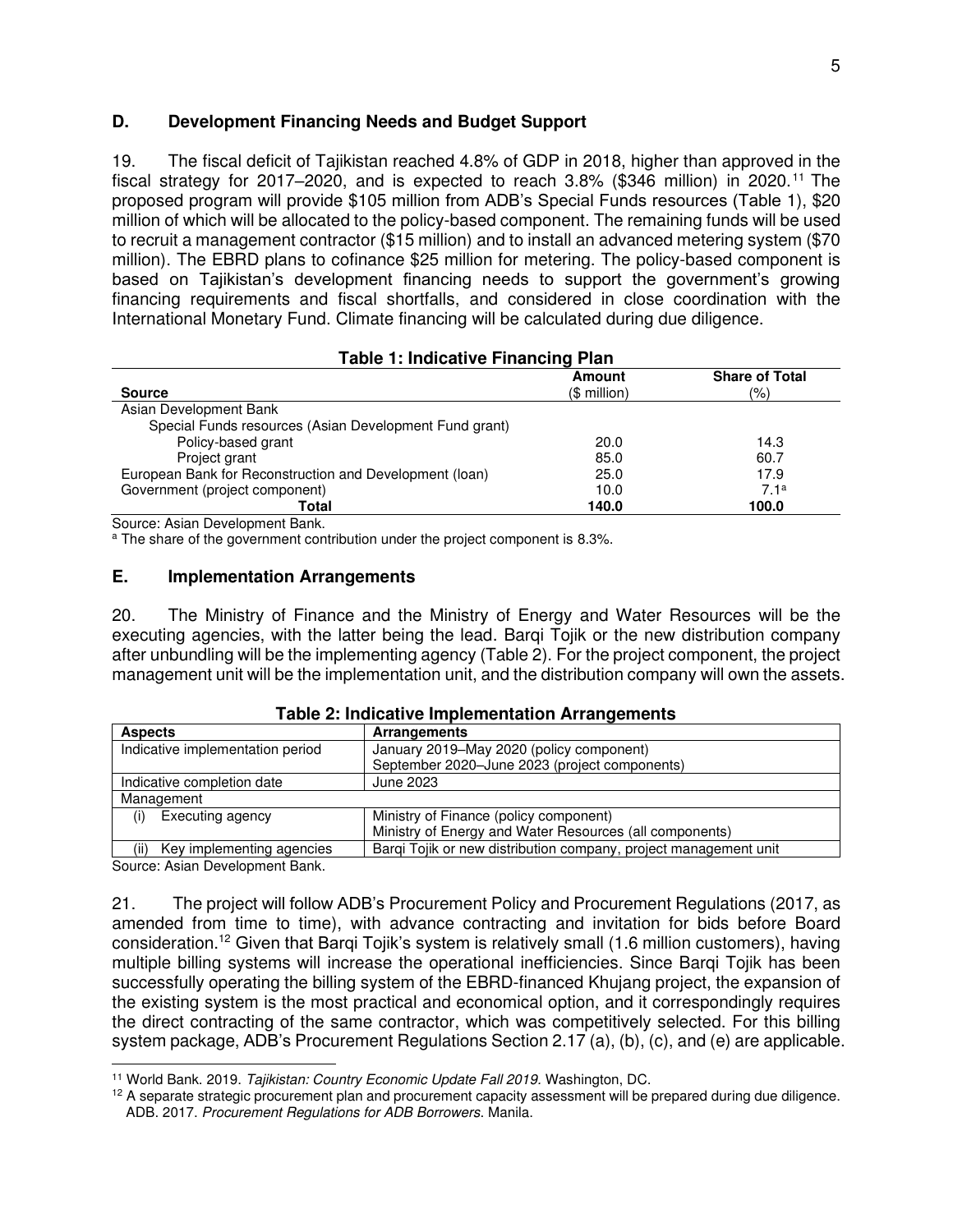#### **III. DUE DILIGENCE REQUIRED**

22. The SOPI program will support the completion of the government's reform actions prior to ADB board consideration of the proposed program. Remaining due diligence activities such as fiduciary risk assessment, gender action plan, and advance procurement actions for the management contract and metering investment will be conducted using the transaction TA facility.

23. Initial screening of safeguard risks has been completed and the proposed categories are *B* for environment and *C* for resettlement and indigenous peoples. The implementing agency (the new distribution company) will require financial management strengthening and support, for which the use of a management contract will be a key mitigation measure.

# **IV. PROCESSING PLAN**

#### **A. Risk Categorization**

24. The program is *complex* as it is a sector development program of over \$50 million in grant.

#### **B. Program Procurement Classification**

25. The program's procurement classification is *A* (Appendix 3). It involves recruitment of a management contractor and the metering project will spread across multiple regions.

#### **C. Scope of Due Diligence and Resource Requirements**

26. The estimated staff requirement is 12 person-months. SOPI and transaction TA facility consultants will support the due diligence activities (Table 3).

#### **Table 3: Scope of Due Diligence**

| <b>Due Diligence Outputs</b>                                       | To Be Undertaken By                         |
|--------------------------------------------------------------------|---------------------------------------------|
| Economic analysis, financial due diligence, gender action plan,    | Staff, and transaction technical assistance |
| safeguard screening and categorization, initial poverty and social | facility and Sector Operation Performance   |
| analysis, integrity due diligence                                  | Improvement program consultants             |
| Project documentation (report and recommendation of the President  | Staff                                       |
| and its linked and supplementary documents)                        |                                             |
| Oranger Artes Development Dealer                                   |                                             |

Source: Asian Development Bank.

#### **D. Processing Schedule**

| <b>Milestones</b>                                 | <b>Expected Completion Date</b> |
|---------------------------------------------------|---------------------------------|
| Management review meeting, informal board seminar | May 2020                        |
| Grant negotiation                                 | June 2020                       |
| Board consideration                               | July-August 2020 <sup>a</sup>   |
| Grant signing                                     | September 2020                  |

Source: Asian Development Bank.

<sup>a</sup> Adjustments may be required based on the impact of the corona virus pandemic.

# **V. KEY ISSUES**

27. The implementation of the reform program will be closely monitored in coordination with EBRD, the IMF and the World Bank. The power distribution company, a spinoff from Barqi Tojik, is a newly created entity and will require a new financial management assessment. The project team will request support from ADB's office of Public Private Partnership Department during procurement and implementation of the management contract for the power distribution company.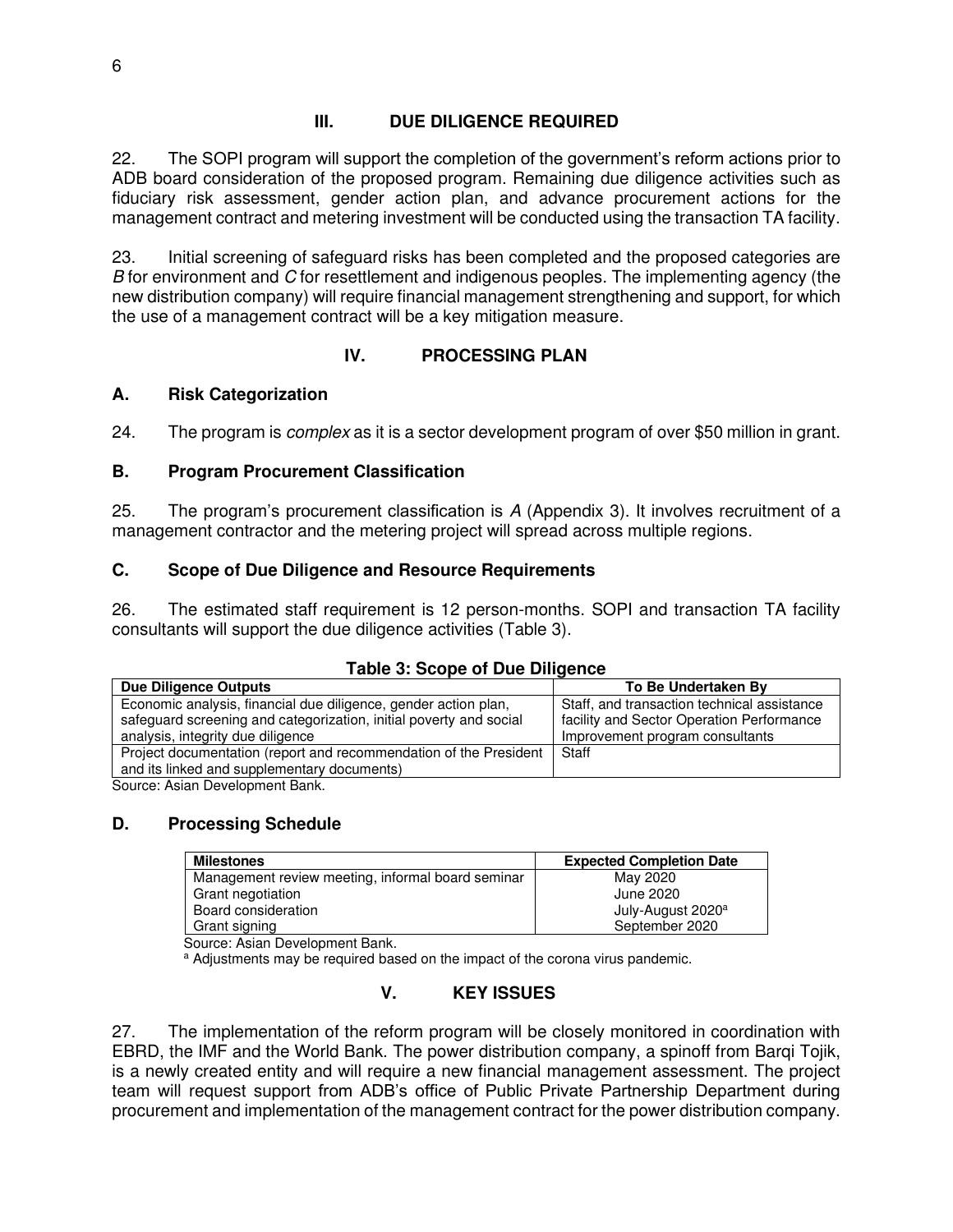# **DESIGN AND MONITORING FRAMEWORK**

(Initial Draft)

| Impact the Program is Aligned with<br>Sustainable access to energy resources (National Development Strategy of the Republic of Tajikistan |                                                                                                                                                                                                 |                                                                                                                   |                                                                   |  |
|-------------------------------------------------------------------------------------------------------------------------------------------|-------------------------------------------------------------------------------------------------------------------------------------------------------------------------------------------------|-------------------------------------------------------------------------------------------------------------------|-------------------------------------------------------------------|--|
| for the period up to 2030) <sup>a</sup>                                                                                                   |                                                                                                                                                                                                 |                                                                                                                   |                                                                   |  |
| <b>Results Chain</b>                                                                                                                      | <b>Performance Indicators with</b><br><b>Targets and Baselines</b>                                                                                                                              | <b>Data Sources and</b><br>Reporting<br><b>Mechanisms</b>                                                         | <b>Risks</b>                                                      |  |
| <b>Outcome</b>                                                                                                                            |                                                                                                                                                                                                 |                                                                                                                   |                                                                   |  |
| Power subsector<br>financial sustainability<br>improved                                                                                   | a. Nationwide collection rate<br>improved to [90]% by 2024 (2017<br>Baseline: 86%)                                                                                                              | a-b. Management<br>contractor's annual<br>performance report                                                      | Government<br>changes<br>sector policies<br>to invest in          |  |
|                                                                                                                                           | b. Distribution company's net profit<br>improved as assessed and<br>determined by the management<br>contractor (2020 baseline to be<br>determined by the management<br>contractor) <sup>b</sup> | c. Annual audited<br>financial statements<br>of the generation,<br>transmission, and<br>distribution<br>companies | efficiency<br>improvements,<br>and reforms<br>are rolled<br>back. |  |
|                                                                                                                                           | c. Commercial liabilities of the<br>power subsector reduced to [a<br>manageable level] by 2021 (2018<br>baseline: \$180 million)                                                                |                                                                                                                   |                                                                   |  |
| <b>Key Reform Areas</b>                                                                                                                   | <b>Indicative Policy Actions</b>                                                                                                                                                                |                                                                                                                   |                                                                   |  |
| 1. Financial stability of<br>power utilities improved                                                                                     | 1.1. [number TBD] MDB grants<br>converted into equity of the<br>generation company by 2020 (2019<br>baseline: 0)                                                                                | 1.1. Audited annual<br>financial statements<br>of the Barqi Tojik<br>generation company                           | Management<br>contractors<br>are unable to<br>perform             |  |
|                                                                                                                                           | 1.2. Opening balance sheets of the<br>new transmission and distribution<br>companies developed with no<br>outstanding liabilities by 2021 (2019<br>baseline: N/A)                               | 1.2. Audited annual<br>financial statements<br>of the transmission<br>and distribution<br>companies               | because of<br>policy<br>changes and<br>instability.               |  |
| 2. Power subsector<br>governance structure<br>strengthened                                                                                | 2.1. Electricity sale and purchase<br>transactions among Barqi Tojik's<br>three unbundled companies<br>(generation, transmission, and<br>distribution) started by 2020 (2019<br>baseline: N/A)  | 2.1 Monthly billing<br>and payment<br>records among three<br>companies                                            |                                                                   |  |
|                                                                                                                                           | 2.2. New power subsector regulator<br>established and staffed by 2020<br>(2018 baseline: N/A)                                                                                                   | 2.2. Meeting record<br>with the regulator by<br>ADB mission.                                                      |                                                                   |  |
|                                                                                                                                           | 2.3. A tariff methodology with a cost<br>recovery principle adopted by 2019<br>(2019 baseline: N/A)                                                                                             | 2.3. A government<br>decree adopting the<br>methodology                                                           |                                                                   |  |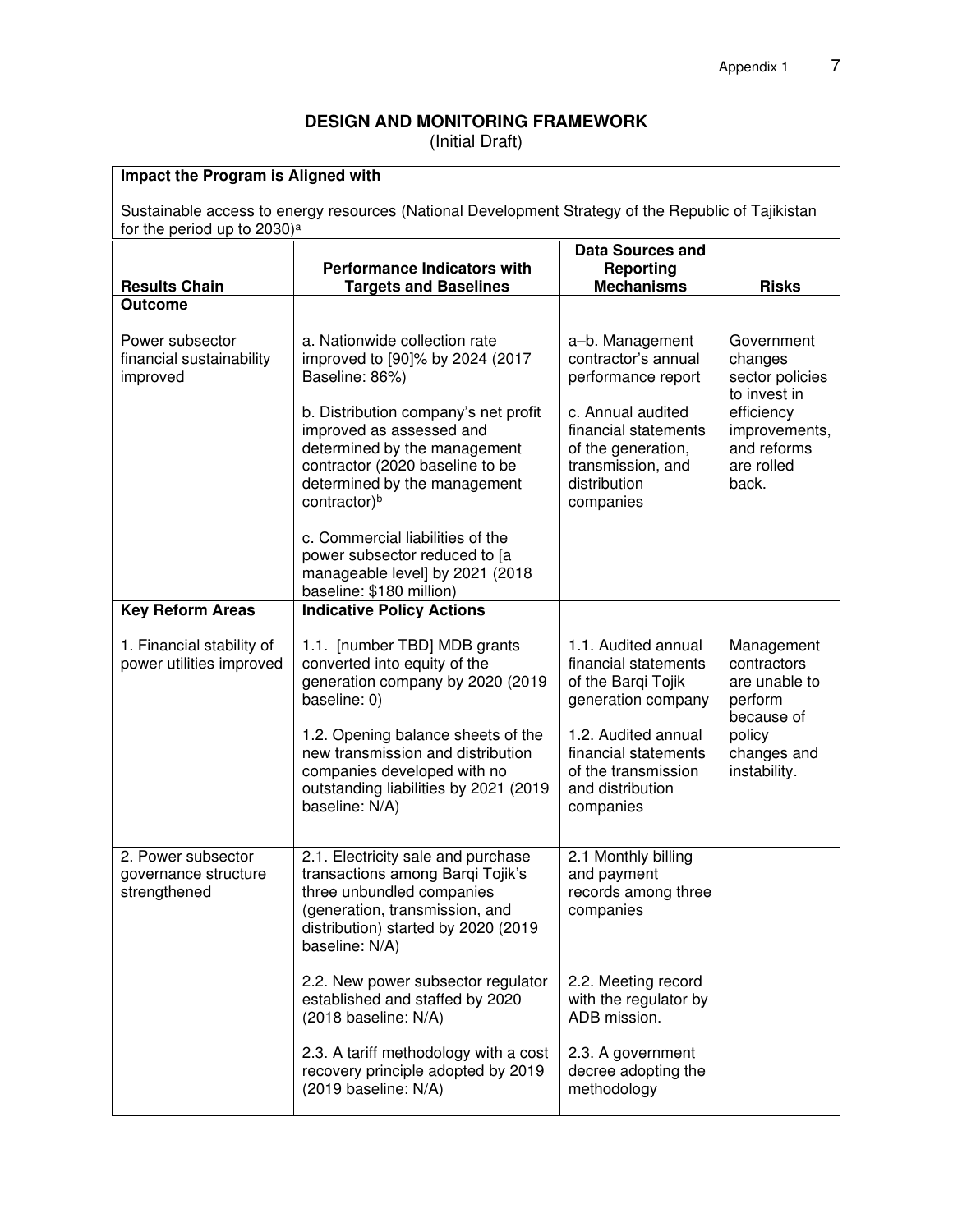| <b>Results Chain</b>                                                                    | <b>Performance Indicators with</b><br><b>Targets and Baselines</b>                                                                                                                                            | <b>Data Sources and</b><br>Reporting<br><b>Mechanisms</b>                                   | <b>Risks</b> |
|-----------------------------------------------------------------------------------------|---------------------------------------------------------------------------------------------------------------------------------------------------------------------------------------------------------------|---------------------------------------------------------------------------------------------|--------------|
|                                                                                         | 2.4. Corporate targets of female<br>employees set by unbundled<br>companies (to be explored further<br>during due diligence)                                                                                  | 2.4. Annual reports<br>of the generation,<br>transmission, and<br>distribution<br>companies |              |
| 3. Sustainable<br>corporate management<br>introduced in the new<br>distribution company | 3.1 Management contractor's<br>operation of the new distribution<br>company started by 2021 (2019<br>baseline: N/A)<br>3.2. Gender working group created<br>in the distribution company by 2021               | 3.1-2. Distribution<br>company's annual<br>report                                           |              |
|                                                                                         | (2018 baseline: N/A)                                                                                                                                                                                          |                                                                                             |              |
| 4. Retail billing and<br>collection system<br>modernized                                | 4.1 Advanced metering system<br>installed in 7 cities, including a<br>substantial number of households,<br>by 2023 (2019 baseline: one city) <sup>c</sup>                                                     | 4.1. Distribution<br>company's annual<br>report                                             |              |
|                                                                                         | 4.2. Awareness campaign on the<br>use of new meters and efficient<br>energy use, with focus on women's<br>participation, conducted in the four<br>cities by 2021 (2018 baseline: N/A)                         | 4.2. Contractor's<br>annual progress<br>report                                              |              |
| 5. Female participation<br>in energy sector<br>activities increased                     | 5.1 Targets of female management<br>position figures included in<br>corporate strategies of the<br>generation, transmission, and<br>distribution companies by 2020<br>(2019 baseline: N/A)                    | 5.1. Corporate<br>strategies to be<br>published after each<br>company starts<br>operating   |              |
|                                                                                         | 5.2 At least 50 female graduates<br>and/or graduating students in<br>science- and engineering-related<br>courses trained for technical work in<br>the generation, transmission, and<br>distribution companies | 5.2. Implementation<br>consultant's annual<br>progress report                               |              |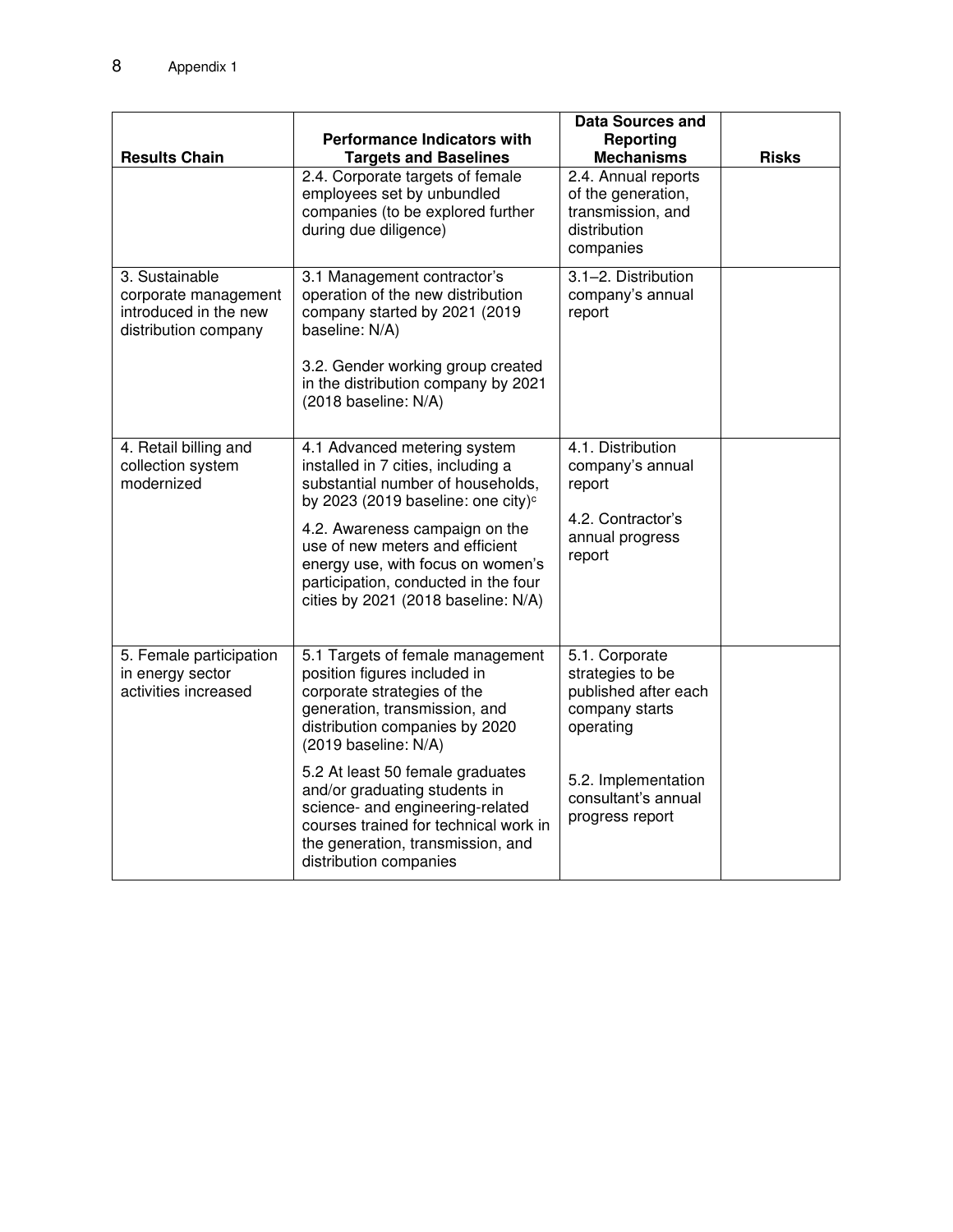**Key Activities with Milestones for Project Components (Outputs 3–5) 1. Output 3. Sustainable corporate management introduced in the new distribution company**  1.1 Advertise a request for expression of interest (Q1 2020) 1.2 Issue request for proposals (Q2 2020) 1.3 Complete proposal evaluation (Q3 2020) 1.4 Award the contract and mobilize the management contractor (Q4 2020) 1.5 Complete the management contract (Q4 2025) **2. Output 4. Retail billing and collection system modernized**  2.1 Issue invitation for bids for turnkey contracts (Q2 2020) 2.2 Award turnkey contracts (Q4 2020) 2.3 Complete installation of equipment (Q3 2022) **3. Output 5. Female participation in energy sector activities increased**  3.1 Recruit consultants (Q3 2020) 3.2 Complete analyses and gender strategies, including education program plans (Q4 2020) 3.3 Start training and incorporate gender strategies in corporate plans (Q2 2021) **Project Management Activities** Issue request for proposal for project implementation consultants (Q1 2020) Complete the recruitment of project implementation consultants (Q3 2020) **Inputs**  ADB: \$105 million (grant, \$20 million policy-based grant and \$85 million project grant) European Bank for Reconstruction and Development: \$25 million (planned, loan) **Assumptions for partner financing** None  $\overline{ADB}$  = Asian Development Bank, MDB = multilateral development bank, N/A = not applicable, Q = quarter, TBD = to be determined during due diligence.

- a Government of Tajikistan. 2016. *National Development Strategy of the Republic of Tajikistan for the Period up to 2030*. Dushanbe.
- $<sup>b</sup>$  Management contract will propose the levels of key performance indicators after 1 year of operation, which will be</sup> approved by the board of the distribution company. The key indicator will be the adjusted net profit of the company, and the baseline and target will be determined and monitored based on this approval (expected by the end of 2020).
- c The smart metering infrastructure project in Khujang, financed by the European Bank for Reconstruction and Development, was completed in 2019.

Source: Asian Development Bank.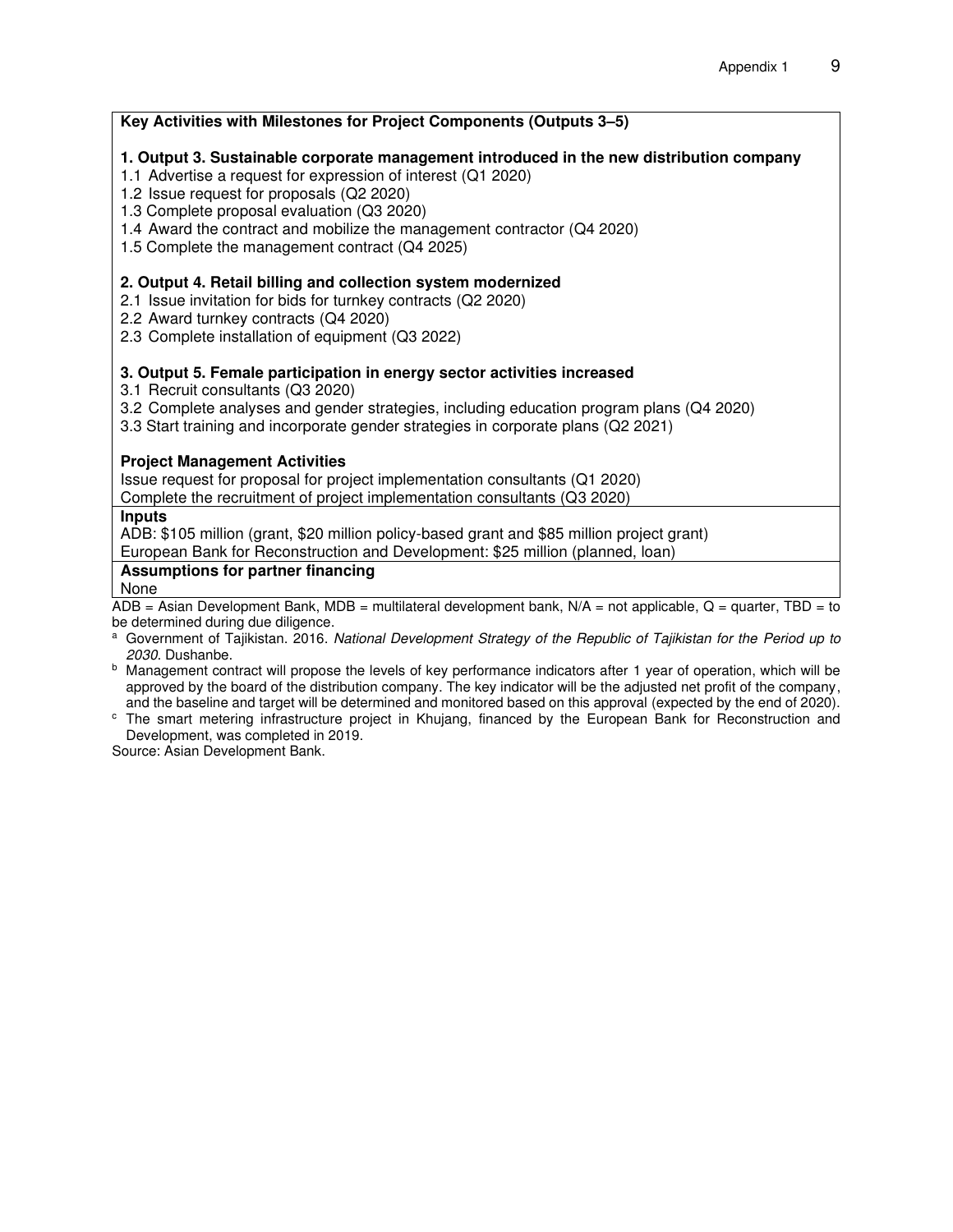#### **PROBLEM TREE**

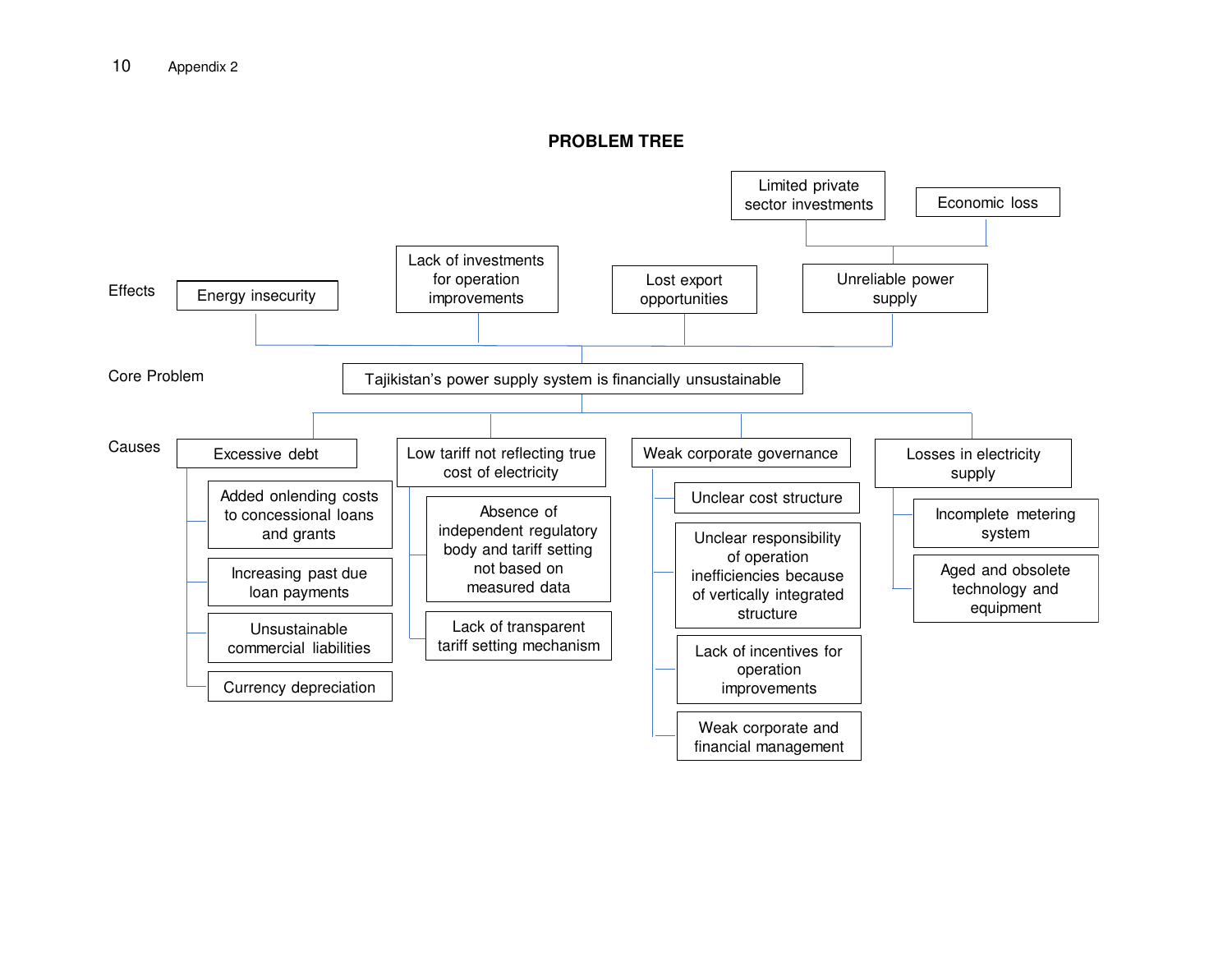#### **TECHNICAL ASSISTANCE FACILITY UTILIZATION UPDATE**

1. The regional transaction technical assistance (TA) facility for Preparing Sustainable Energy Projects in Central Asia was approved on 14 August 2019 for \$1,775,000. As of 5 March 2020, contract awards totaled \$393,500 and disbursements \$25,232.

2. For the proposed Power Sector Development Program, the TA facility will deliver the following outputs in Table A3.1.

| Table A3.1: Summary of Major Outputs and Activities for the Power Sector Development |
|--------------------------------------------------------------------------------------|
| Program                                                                              |

| <b>Outputs</b>              | <b>Delivery Dates</b>       | <b>Key Activities with Milestones</b>                                                                                                  |
|-----------------------------|-----------------------------|----------------------------------------------------------------------------------------------------------------------------------------|
| 1. Procurement              | March 2020                  | Complete bidding documents for distribution metering project                                                                           |
|                             | April 2020                  | Start advance contracting (bidding process) for the metering and<br>billing component                                                  |
|                             | February 2020               | Start advance contracting (bidding process) for a management<br>contract for Tajikistan's distribution company                         |
|                             | November 2020               | Assist during the bidding process, contract negotiations, and<br>signing                                                               |
| 2. Project due<br>diligence | February 2020<br>March 2020 | Complete fiduciary risk assessment and gender action plans<br>Document technical, financial, economic, and safeguards due<br>diligence |

Source: Asian Development Bank staff estimates.

3. The updated consultants' input allocation from the TA facility is presented in Table A3.2. It is confirmed that (i) the TA facility has adequate resources and (ii) the allocated inputs for consultants are sufficient to undertake the activities required to deliver the outputs for the proposed Power Sector Development Program. The updated budget allocations for the ensuing projects are in Table A3.3.

|                                                               |              | (person-months)                                                                                      |                                                                                                                              |                                                                      |
|---------------------------------------------------------------|--------------|------------------------------------------------------------------------------------------------------|------------------------------------------------------------------------------------------------------------------------------|----------------------------------------------------------------------|
| Item                                                          | <b>Total</b> | Kazakhstan:<br><b>Energy Sector</b><br><b>Development</b><br><b>Program or New</b><br><b>Project</b> | <b>Kyrgyz Republic:</b><br><b>Power Distribution,</b><br><b>Renewable Energy</b><br>and Energy Efficiency<br><b>Projects</b> | Tajikistan:<br><b>Power Sector</b><br><b>Development</b><br>Program) |
| Updated project risk category<br><b>International Experts</b> |              | low                                                                                                  | low                                                                                                                          | complex                                                              |
| Hydro power expert and team leader                            | 5.0          | 0.0                                                                                                  | 5.0                                                                                                                          | 0.0                                                                  |
| Power sector billing and settlement expert                    | 4.0          | 0.0                                                                                                  | 0.0                                                                                                                          | 4.0                                                                  |
| Fiduciary risk assessment expert                              | 1.5          | 0.0                                                                                                  | 0.0                                                                                                                          | 1.5                                                                  |
| Management contract expert                                    | 2.3          | 0.0                                                                                                  | 0.0                                                                                                                          | 2.3                                                                  |
| Human resources and labor expert                              | 4.0          | 0.0                                                                                                  | 0.0                                                                                                                          | 4.0                                                                  |
| Advanced metering expert                                      | 2.2          | 0.0                                                                                                  | 0.0                                                                                                                          | 2.2                                                                  |
| SCADA expert                                                  | 3.0          | 0.0                                                                                                  | 3.0                                                                                                                          | 0.0                                                                  |
| Substation, energy, distribution expert                       | 4.4          | 0.0                                                                                                  | 3.0                                                                                                                          | 1.4                                                                  |
| District heating expert                                       | 3.0          | 0.0                                                                                                  | 3.0                                                                                                                          | 0.0                                                                  |
| Hybrid trolley expert                                         | 3.0          | 0.0                                                                                                  | 3.0                                                                                                                          | 0.0                                                                  |
| Energy efficiency expert                                      | 3.0          | 0.0                                                                                                  | 3.0                                                                                                                          | 0.0                                                                  |
| Procurement expert                                            | 7.8          | 0.0                                                                                                  | 5.0                                                                                                                          | 2.8                                                                  |

#### **Table A3.2: Updated Consultants' Input Allocations for Ensuing Projects**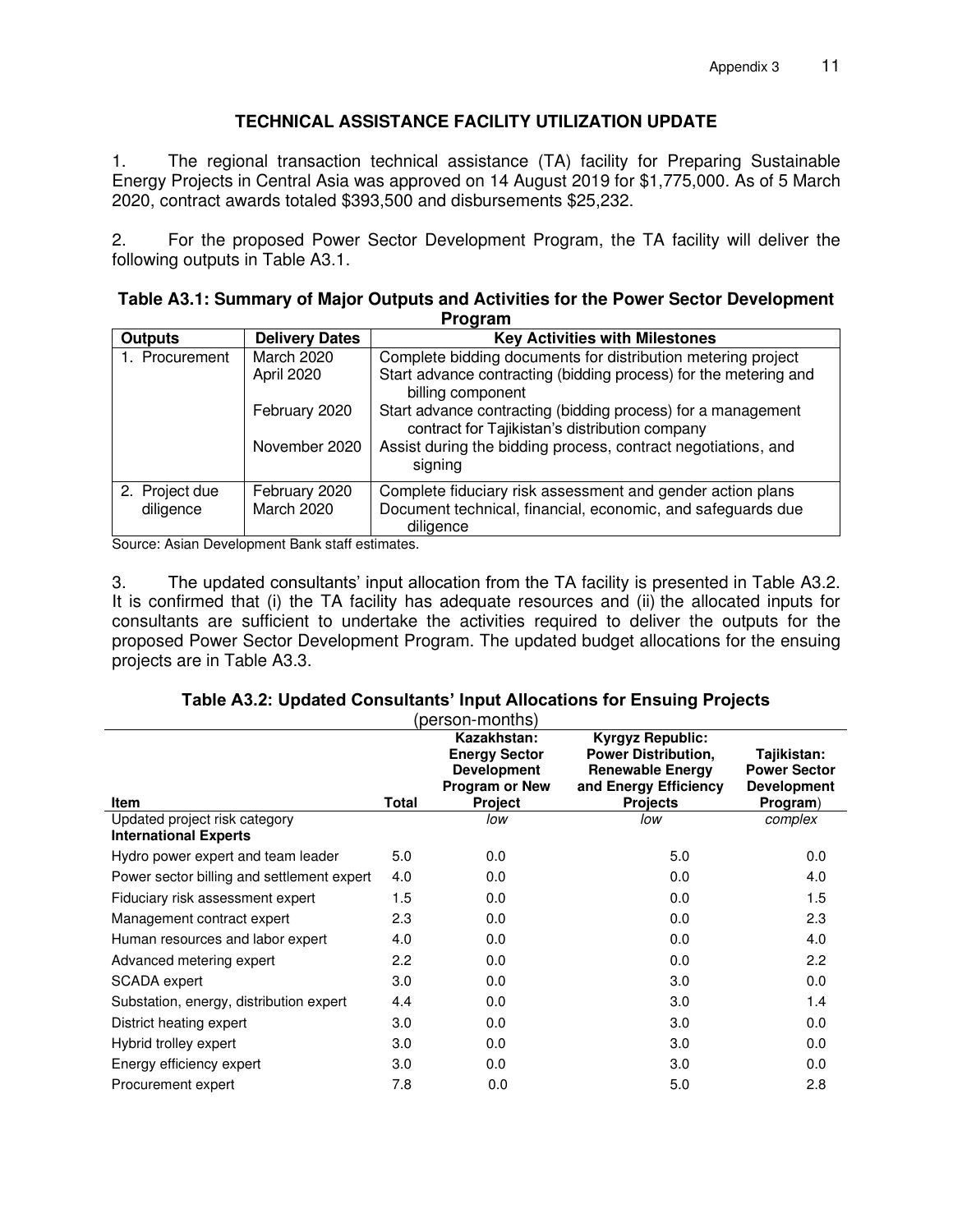| Item                                                                         | Total | Kazakhstan:<br><b>Energy Sector</b><br><b>Development</b><br>Program or New<br><b>Project</b> | <b>Kyrgyz Republic:</b><br><b>Power Distribution,</b><br><b>Renewable Energy</b><br>and Energy Efficiency<br><b>Projects</b> | Tajikistan:<br><b>Power Sector</b><br><b>Development</b><br>Program) |
|------------------------------------------------------------------------------|-------|-----------------------------------------------------------------------------------------------|------------------------------------------------------------------------------------------------------------------------------|----------------------------------------------------------------------|
| Updated project risk category<br>Environment and social safeguards<br>expert | 5.9   | low<br>0.0                                                                                    | low<br>5.0                                                                                                                   | complex<br>0.9                                                       |
| Finance and economics expert                                                 | 4.0   | 0.0                                                                                           | 2.0                                                                                                                          | 2.0                                                                  |
| Financial management expert                                                  | 1.5   | 0.0                                                                                           | 1.0                                                                                                                          | 0.5                                                                  |
| Social development (gender) expert                                           | 3.1   | 0.0                                                                                           | 2.0                                                                                                                          | 1.1                                                                  |
| Climate (adaptation) expert                                                  | 1.0   | 0.0                                                                                           | 1.0                                                                                                                          | 0.0                                                                  |
| Climate (mitigation) expert                                                  | 1.0   | 0.0                                                                                           | 1.0                                                                                                                          | 0.0                                                                  |
| <b>National Experts</b>                                                      |       |                                                                                               |                                                                                                                              |                                                                      |
| Energy sector expert                                                         | 11.4  | 11.4                                                                                          | 0.0                                                                                                                          | 0.0                                                                  |
| Procurement expert                                                           | 4.0   | 0.0                                                                                           | 0.0                                                                                                                          | 4.0                                                                  |
| Project coordinator                                                          | 3.0   | 0.0                                                                                           | 3.0                                                                                                                          | 0.0                                                                  |
| Economist                                                                    | 1.0   | 0.0                                                                                           | 1.0                                                                                                                          | 0.0                                                                  |

SCADA = supervisory control and data acquisition

Source: Asian Development Bank staff estimates.

# **Table A3.3: Updated Budget Allocations for Ensuing Projects**

|                                                       |          | (\$'000)                                                                                      |                                                                                                                              |                                                                         |
|-------------------------------------------------------|----------|-----------------------------------------------------------------------------------------------|------------------------------------------------------------------------------------------------------------------------------|-------------------------------------------------------------------------|
| <b>Item</b>                                           | Total    | Kazakhstan:<br><b>Energy Sector</b><br><b>Development</b><br>Program or New<br><b>Project</b> | <b>Kyrgyz Republic:</b><br><b>Power Distribution,</b><br><b>Renewable Energy</b><br>and Energy<br><b>Efficiency Projects</b> | Tajikistan:<br><b>Power</b><br><b>Sector</b><br>Developmen<br>t Program |
| Updated project risk category                         |          | low                                                                                           | low                                                                                                                          | complex                                                                 |
| Consultants                                           | 1,506.20 | 141.00                                                                                        | 844.50                                                                                                                       | 520.70                                                                  |
| Training, seminars, and conferences                   | 60.00    | 20.00                                                                                         | 30.00                                                                                                                        | 10.00                                                                   |
| Vehicle rental                                        | 29.55    | 5.00                                                                                          | 10.00                                                                                                                        | 14.55                                                                   |
| Miscellaneous administration and support <sup>a</sup> | 17.50    | 4.00                                                                                          | 8.50                                                                                                                         | 5.00                                                                    |
| Contingencies                                         | 161.75   | 5.00                                                                                          | 107.00                                                                                                                       | 49.75                                                                   |
| <b>Total</b>                                          | 1,775.00 | 175.00                                                                                        | 1,000.00                                                                                                                     | 600.00                                                                  |

ADB = Asian Development Bank.

Note: The transaction technical assistance facility is estimated to cost \$1.775 million, of which \$0.175 million is from ADB's Technical Assistance Special Fund (TASF-6), and \$1.600 million is from the People's Republic of China Poverty Reduction and Regional Cooperation Fund administered by ADB.

a Includes costs for translation and interpretation and other administration.

Source: Asian Development Bank staff estimates.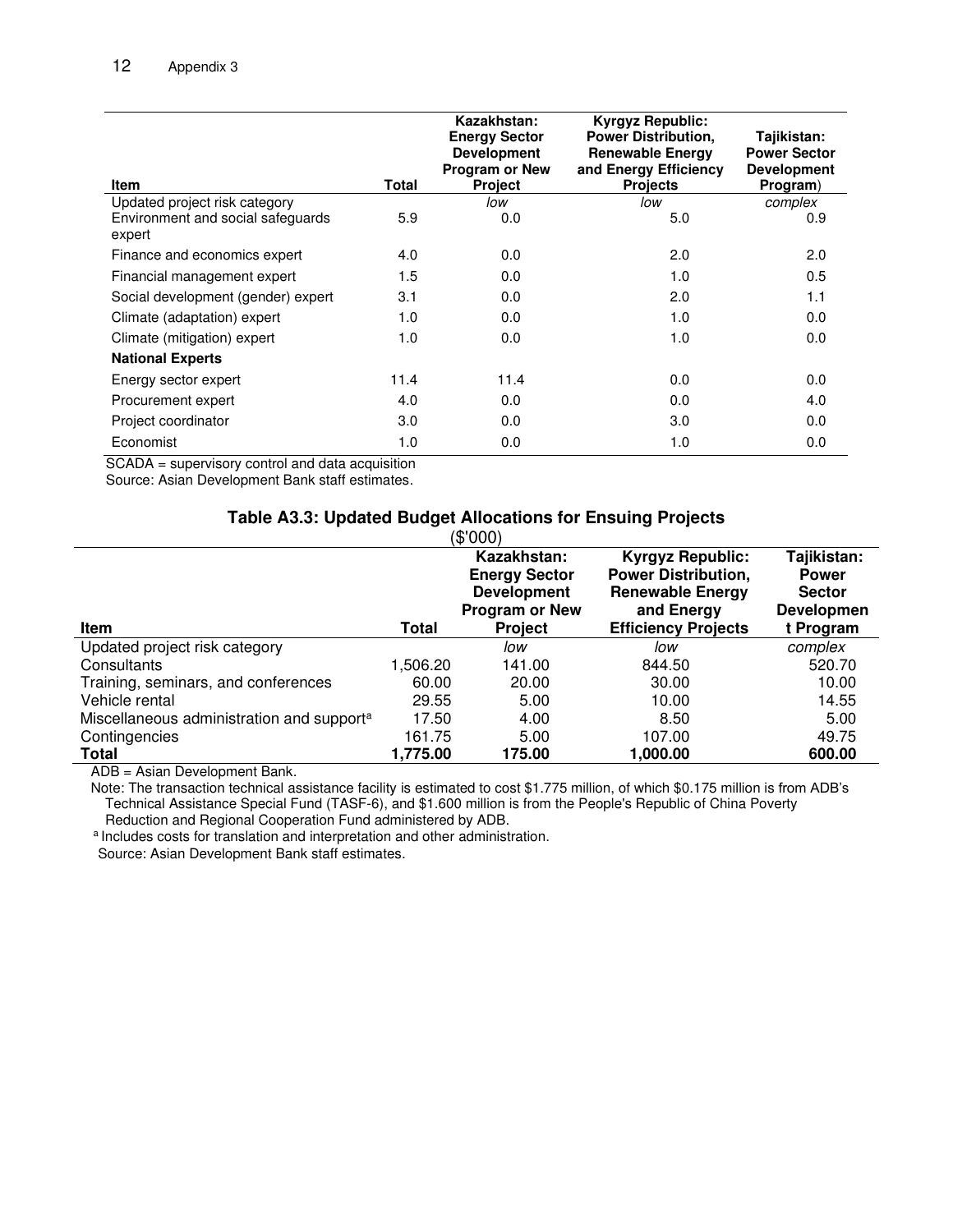# **PROJECT PROCUREMENT CLASSIFICATION**

| <b>Characteristic</b>                                                                                                               | <b>Assessor's Rating:</b>     |  |  |  |
|-------------------------------------------------------------------------------------------------------------------------------------|-------------------------------|--|--|--|
| Is the procurement environment risk for this project assessed to be                                                                 | □Yes ⊠No                      |  |  |  |
| high based on the country and sector and/or agency risk                                                                             |                               |  |  |  |
| assessments?                                                                                                                        |                               |  |  |  |
| Are multiple (typically more than three) and/or diverse executing                                                                   | □Yes ⊠No □Unknown             |  |  |  |
| agencies and/or implementing agencies envisaged during project                                                                      |                               |  |  |  |
| implementation? Do they lack prior experience in implementation                                                                     |                               |  |  |  |
| under an ADB-financed project?                                                                                                      |                               |  |  |  |
| Are multiple contract packages and/or complex and high-value<br>contracts (compared with recent externally financed projects in the | □Yes ⊠No □Unknown             |  |  |  |
| DMC) expected?                                                                                                                      |                               |  |  |  |
| Does the project plan to use innovative contracts (public-private                                                                   | ⊠Yes □No □Unknown             |  |  |  |
| partnership, performance-based, design and build, operation and                                                                     | A management contractor will  |  |  |  |
| maintenance, etc.)?                                                                                                                 | be recruited for the          |  |  |  |
|                                                                                                                                     | implementing agency.          |  |  |  |
| Are contracts distributed in more than three geographical locations?                                                                | ⊠Yes □No □Unknown             |  |  |  |
|                                                                                                                                     | The advanced metering and     |  |  |  |
|                                                                                                                                     | grid enhancement package will |  |  |  |
|                                                                                                                                     | cover four cities.            |  |  |  |
| Are there significant ongoing contractual and/or procurement issues                                                                 | □Yes ⊠No □Unknown             |  |  |  |
| under ADB (or other externally) financed projects? Has                                                                              |                               |  |  |  |
| misprocurement been declared in the DMC?                                                                                            |                               |  |  |  |
| Does the DMC have prolonged procurement lead times, experience                                                                      | □Yes ⊠No □Unknown             |  |  |  |
| implementation delays, or otherwise consistently fail to meet                                                                       |                               |  |  |  |
| procurement time frames?                                                                                                            |                               |  |  |  |
| Do executing and/or implementing agencies lack capacity to                                                                          | □Yes ⊠No □Unknown             |  |  |  |
| manage new and ongoing procurement? Have executing and/or                                                                           |                               |  |  |  |
| implementing agencies requested ADB for procurement support                                                                         |                               |  |  |  |
| under previous projects?                                                                                                            |                               |  |  |  |
| Regional department's overall recommendation (Yuki Inoue, Finance Specialist (Energy), Energy<br>Division, CWRD)                    |                               |  |  |  |
| Overall project categorization recommended                                                                                          | $\boxtimes$ Category A        |  |  |  |
|                                                                                                                                     | $\Box$ Category B             |  |  |  |
| The project management unit has sufficient experience in procurement and recruitment of consultants.                                |                               |  |  |  |
| However, management contractor recruitment will use a customized request for proposal and contract                                  |                               |  |  |  |
| documents, which will require close consultation with PPFD and OGC.                                                                 |                               |  |  |  |
| Procurement, Portfolio, and Financial Management Department's recommendation (Olivier                                               |                               |  |  |  |
| Leonard, Senior Procurement Specialist, Procurement Division 1)                                                                     |                               |  |  |  |
| Due to the management contractor recruitment, the project has a procurement risk categorization of A                                |                               |  |  |  |
| and will require close consultation with PPFD and OGC.                                                                              |                               |  |  |  |
| $ADB = Asian Development Bank$ , CWEN = Central and West Asia Department, DMC = developing member country,                          |                               |  |  |  |

OGC = Office of the General Counsel, PPFD = Procurement, Portfolio and Financial Management Department Source: Asian Development Bank.